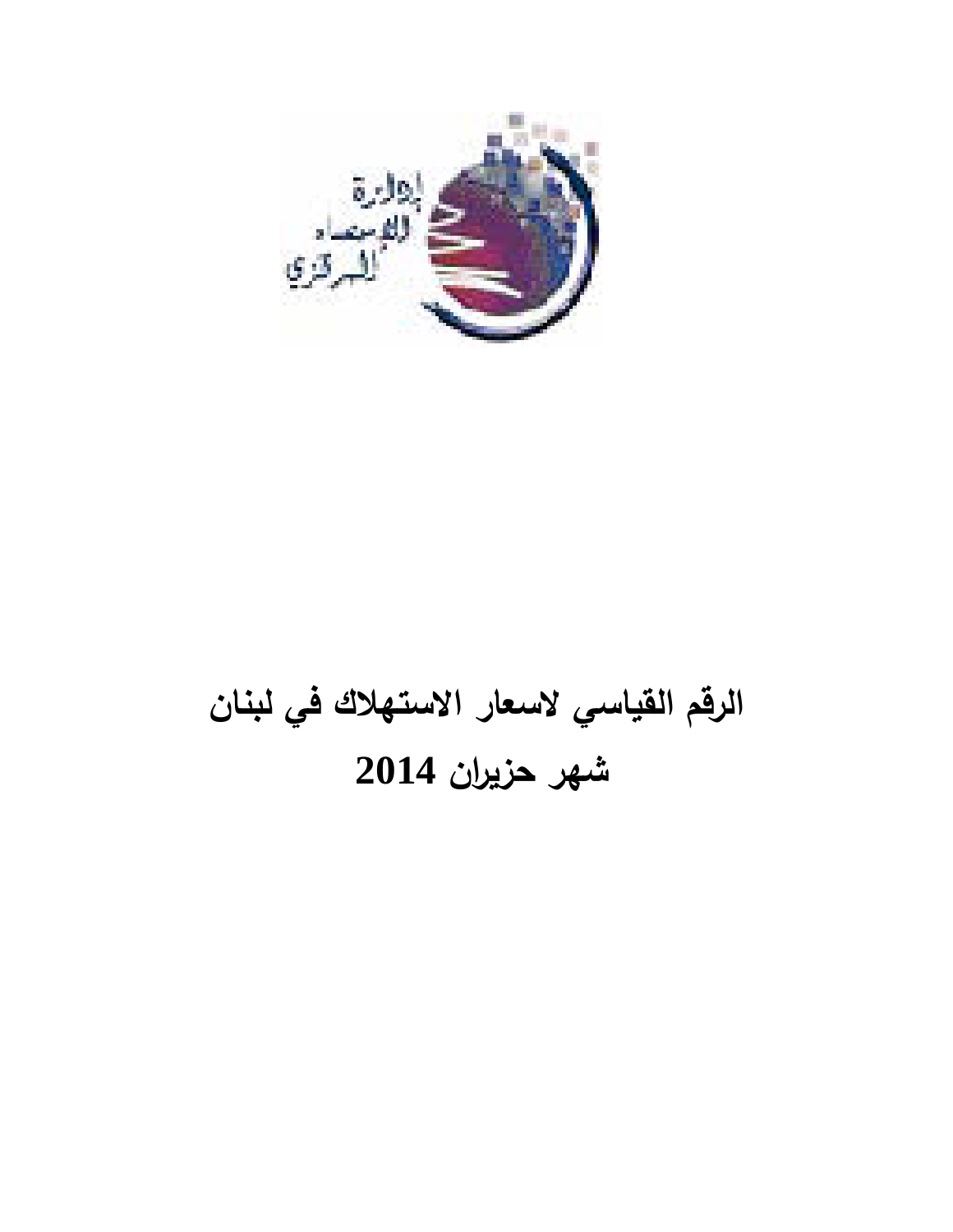## الجمهورية اللبنانية **Republic Lebanese Presidency of Council of Ministers**

Central Administration of Statistics المركزي الإحصاء إدارة

### لبنان *Lebanon* كانون الاول *2013=100 100= 2013 December*

| <b>Expenditure Divisions</b>                   | Monthly Change <sup>*</sup> |                     | Jun index 2014   May index 2014 | Weights   | أبواب الانفاق                             |
|------------------------------------------------|-----------------------------|---------------------|---------------------------------|-----------|-------------------------------------------|
|                                                | التغير الشهري               | مؤشر حزيران<br>2014 | مؤشر أيار 2014                  | التثقيلات |                                           |
| Food and non-alcoholic beverages               | $-0.6%$                     | 98.82               | 99.44                           | 20.6      | المواد الغذائية والمشروبات غيرالروحية     |
| Alcoholic beverages, tobacco                   | $-0.1%$                     | 105.77              | 105.83                          | 1.6       | مشروبات روحية وتبغ وتنباك                 |
| <b>Clothing and footwear</b>                   | $-1.9%$                     | 110.25              | 112.38                          | 5.4       | الألبسة والأحذية                          |
| Housing water, electricity, gas and other      |                             |                     |                                 |           |                                           |
| fuels                                          | 2.0%                        | 103.19              | 101.19                          | 28.5      | مسكن ماء وغاز وكهرباء ومحروقات أخرى       |
| <b>Actual rent</b>                             | 8.0%                        | 108.87              | 100.77                          | 3.4       | ايجار                                     |
| <b>Old rent</b>                                | 19.8%                       | 120.14              | 100.24                          | 36.1%     | ايجار قديم                                |
| <b>New rent</b>                                | 0.5%                        | 101.64              | 101.14                          | 63.9%     | ايجار جديد                                |
| <b>Owner occupied</b>                          | 0.6%                        | 102.50              | 100.24                          | 13.2      | القيمة التاجيرية للمالكين                 |
| <b>Water, electricity, gas and other fuels</b> | 0.1%                        | 100.82              | 100.72                          | 11.9      | ماء وغاز وكهرباء ومحروقات أخرى            |
| Furnishings, household equipment and           |                             |                     |                                 |           |                                           |
| routine household maintenance                  | 0.3%                        | 101.10              | 100.83                          | 3.7       | أثاث وتجهيزات منزلية وصيانة مستمرة للمنزل |
| <b>Health</b>                                  | $-0.3%$                     | 99.84               | 100.16                          | 7.8       | الصحة                                     |
| Transportation                                 | $-0.3%$                     | 101.75              | 102.03                          | 13.1      | النقل                                     |
| <b>Communication</b>                           | $-20.9%$                    | 78.78               | 99.64                           | 4.6       | الإتصالات                                 |
| Recreation, amusement, and culture             | 0.6%                        | 101.23              | 100.60                          | 2.3       | الإستجمام والتسلية والثقافة               |
| <b>Education</b>                               | 0.0%                        | 100.08              | 100.07                          | 5.9       | التعليم                                   |
| <b>Restaurant &amp; hotels</b>                 | 0.0%                        | 101.89              | 101.85                          | 2.6       | مطاعم و فنادق                             |
| Miscellaneous goods & services                 | 0.2%                        | 101.20              | 101.00                          | 4.0       | سلع وخدمات متفرقة                         |
| <b>Consumer price index</b>                    | $-0.7%$                     | 100.61              | 101.32                          | 100.0     | الرقم القياسي لأسعار الإستهلاك            |

*\*Because data were not collected for the period January 2013 - May 2013, only the monthly changes (current month to previous month) will be published. With the release of the index for June 2014 in July, the 12-month change will be publsihed. A 12-month change comparing the current index with the interpolated index will be available on the CAS website.*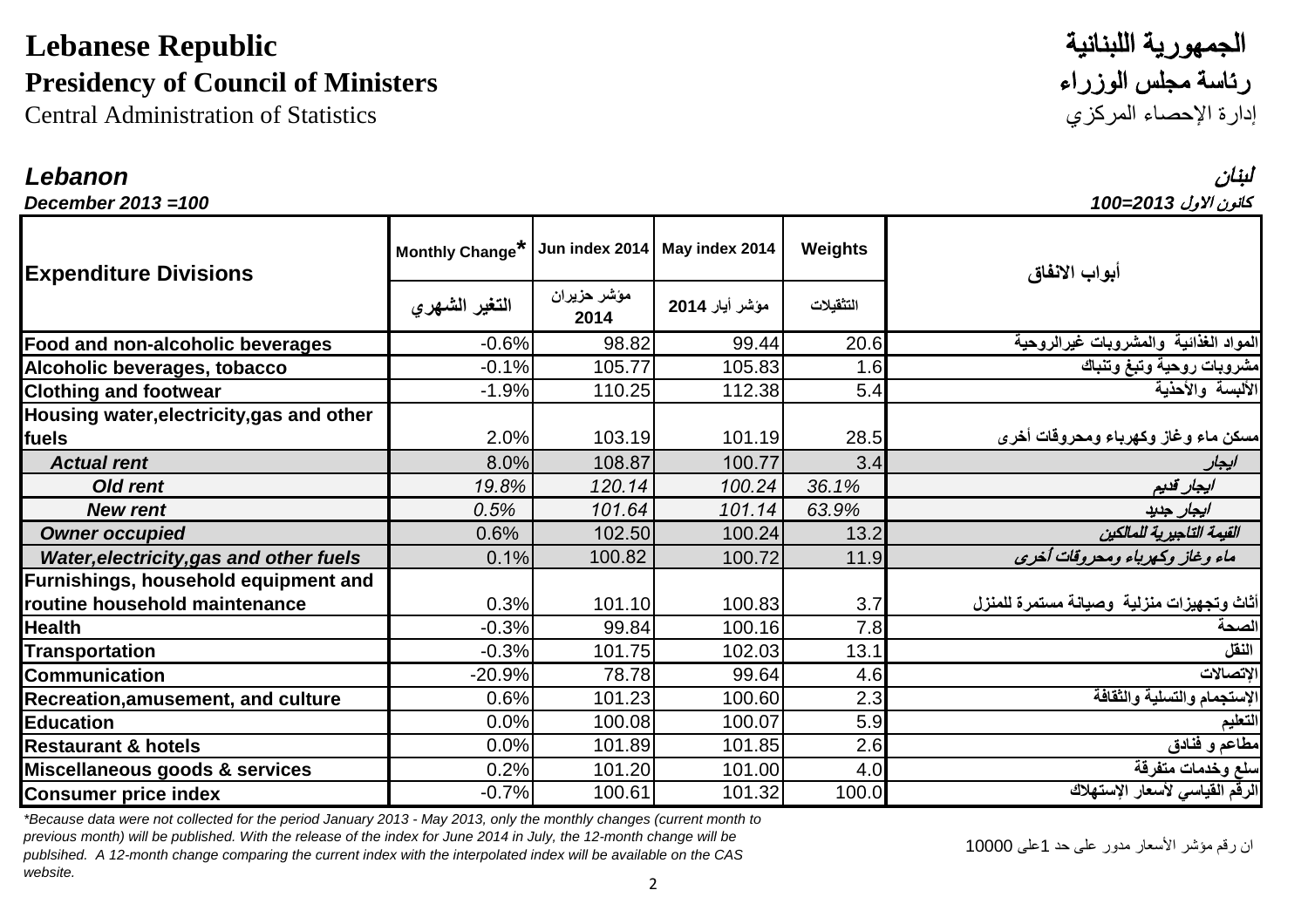## كانون الاول *2013 =100 100= 2013 December*

| <b>Expenditure Divisions</b>              | Jun index 2014   May index 2014<br>Monthly Change <sup>*</sup> | Weight as<br>$%$ of | Weights        | أبواب الانفاق |           |                                       |
|-------------------------------------------|----------------------------------------------------------------|---------------------|----------------|---------------|-----------|---------------------------------------|
|                                           | التغير الشهري                                                  | مؤشر حزيران<br>2014 | مؤشر أيار 2014 | Lebanon       | التثقيلات |                                       |
| Food and non-alcoholic beverages          | $-0.2%$                                                        | 100.01              | 100.21         | 3.4           | 19.7      | المواد الغذائية والمشروبات غيرالروحية |
| Alcoholic beverages, tobacco              | $-0.1%$                                                        | 106.24              | 106.34         | 0.3           | 1.7       | مشروبات روحية وتبغ وتنباك             |
| <b>Clothing and footwear</b>              | $-2.2%$                                                        | 109.09              | 111.55         | 0.8           | 4.6       | الألبسة والأحذية                      |
| Housing water, electricity, gas and other |                                                                |                     |                |               |           |                                       |
| fuels                                     | 1.0%                                                           | 101.23              | 100.21         | 3.9           | 22.5      | مسكن ماء وغاز وكهرباء ومحروقات أخرى   |
| <b>Actual rent</b>                        | 0.7%                                                           | 101.21              | 100.50         | 0.8           | 4.9       | ايجار                                 |
| <b>Old rent</b>                           | 0.55%                                                          | 101.42              | 100.86         |               | 46.2%     | ايجار قديم                            |
| <b>New rent</b>                           | 0.85%                                                          | 101.04              | 100.19         |               | 53.8%     | ايجار جديد                            |
| <b>Owner occupied</b>                     | 0.8%                                                           | 101.04              | 100.19         | 1.9           | 11.1      | القيمة التـاجيرية للمالكين            |
| Water, electricity, gas and other fuels   | 1.8%                                                           | 101.61              | 99.80          | 1.1           | 6.5       | ماء وغاز وكهرباء ومحروقات أخرى        |
| Furnishings, household equipment and      |                                                                |                     |                |               |           | أثاث وتجهيزات منزلية وصيانة مستمرة    |
| routine household maintenance             | 0.1%                                                           | 100.58              | 100.52         | 0.9           | 5.2       | للمنزل                                |
| <b>Health</b>                             | $-0.4%$                                                        | 99.68               | 100.04         | 1.6           | 9.2       | الصحة                                 |
| <b>Transportation</b>                     | $-0.2%$                                                        | 101.24              | 101.45         | 2.2           | 12.7      | النقل                                 |
| <b>Communication</b>                      | $-15.2%$                                                       | 84.33               | 99.43          | 0.9           | 5.2       | الإتصالات                             |
| <b>Recreation,amusement, and culture</b>  | $-0.1%$                                                        | 100.99              | 101.05         | 0.5           | 2.9       | الإستجمام والتسلية والثقافة           |
| Education                                 | 0.0%                                                           | 100.00              | 100.00         | 1.1           | 6.4       | التعليم                               |
| <b>Restaurant &amp; hotels</b>            | $-0.1%$                                                        | 101.38              | 101.46         | 0.8           | 4.6       | مطاعم و فنادق                         |
| Miscellaneous goods & services            | 0.2%                                                           | 100.42              | 100.18         | 0.0           | 5.2       | سلع وخدمات متفرقة                     |
| <b>Consumer price index</b>               | $-0.7%$                                                        | 100.22              | 100.92         | 17.3          | 100.0     | الرقم القياسي لأسعار الإستهلاك        |

*\*Because data were not collected for the period January 2013 - May 2013, only the monthly changes (current month to previous month) will be published. With the release of the index for June 2014 in July, the 12-month change will be publsihed. A 12-month change comparing the current index with the interpolated index will be available on the CAS website.*

ان رقم مؤشر الأسعار مدور على حد 1على 10000

بيروت *Beirut*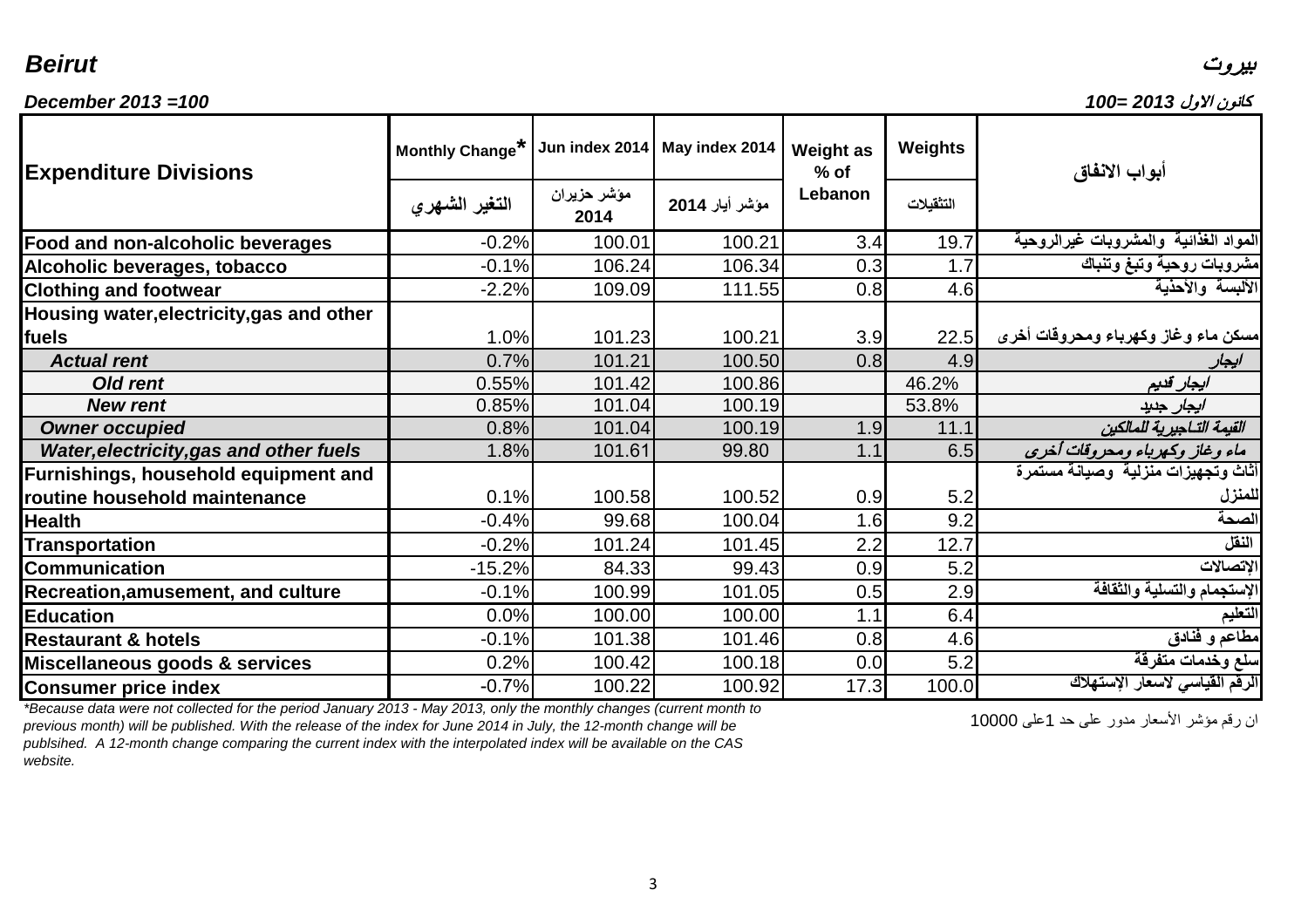# جبل لبنان *Lebanon Mount*

كانون الاول *2013 =100 100= 2013 December*

| <b>Expenditure Divisions</b>                   | Monthly Change*   Jun index 2014   May index 2014 |                     |                | <b>Weight as</b><br>$%$ of | Weights   | أبواب الانفاق                         |
|------------------------------------------------|---------------------------------------------------|---------------------|----------------|----------------------------|-----------|---------------------------------------|
|                                                | التغير الشهري                                     | مؤشر حزيران<br>2014 | مؤشر أيار 2014 | Lebanon                    | التثقيلات |                                       |
| Food and non-alcoholic beverages               | $-0.8%$                                           | 99.03               | 99.85          | 8.3                        | 18.6      | المواد الغذائية والمشروبات غيرالروحية |
| Alcoholic beverages, tobacco                   | 0.0%                                              | 105.73              | 105.75         | 0.6                        | 1.3       | مشروبات روحية وتبغ وتنباك             |
| <b>Clothing and footwear</b>                   | $-2.7%$                                           | 108.78              | 111.82         | 2.5                        | 5.6       | الألبسة والأحذية                      |
| Housing water, electricity, gas and other      |                                                   |                     |                |                            |           |                                       |
| fuels                                          | 3.1%                                              | 104.19              | 101.02         | 12.9                       | 28.9      | مسكن ماء وغاز وكهرباء ومحروقات أخرى   |
| <b>Actual rent</b>                             | 13.7%                                             | 114.18              | 100.42         | 2.0                        | 4.4       | ايجار                                 |
| <b>Old rent</b>                                | 35.2%                                             | 135.16              | 100.00         |                            | 42.5%     | ايجار قديم                            |
| <b>New rent</b>                                | 0.1%                                              | 100.78              | 100.72         |                            | 57.5%     | ايجار جديد                            |
| <b>Owner occupied</b>                          | 0.1%                                              | 100.78              | 100.72         | 6.1                        | 13.7      | القيمة التـاجيرية للمالكين            |
| <b>Water, electricity, gas and other fuels</b> | $-1.0%$                                           | 100.92              | 101.89         | 4.8                        | 10.8      | ماء وغاز وكهرباء ومحروقات أخرى        |
| Furnishings, household equipment and           |                                                   |                     |                |                            |           | أثاث وتجهيزات منزلية وصيانة مستمرة    |
| routine household maintenance                  | 0.5%                                              | 101.28              | 100.82         | 1.6                        | 3.6       | للمنزل                                |
| <b>Health</b>                                  | $-0.3%$                                           | 99.65               | 99.96          | 3.1                        | 7.0       | الصحة                                 |
| <b>Transportation</b>                          | $-0.2%$                                           | 101.33              | 101.58         | 6.6                        | 14.8      | النقل                                 |
| <b>Communication</b>                           | $-23.9%$                                          | 76.15               | 100.00         | 2.4                        | 5.4       | الإتصالات                             |
| <b>Recreation, amusement, and culture</b>      | 0.9%                                              | 101.58              | 100.70         | 0.9                        | 2.0       | الإستجمام والتسلية والثقافة           |
| <b>Education</b>                               | 0.0%                                              | 100.11              | 100.11         | 2.9                        | 6.5       | لتعليم                                |
| <b>Restaurant &amp; hotels</b>                 | 0.2%                                              | 102.13              | 101.96         | 1.1                        | 2.5       | مطاعم و فنادق                         |
| Miscellaneous goods & services                 | 0.1%                                              | 102.04              | 101.98         | 1.7                        | 3.8       | سلع وخدمات متفرقة                     |
| <b>Consumer price index</b>                    | $-0.7%$                                           | 100.62              | 101.37         | 44.6                       | 100.0     | الرقم القياسي لأسعار الإستهلاك        |

*\*Because data were not collected for the period January 2013 - May 2013, only the monthly changes (current month to previous month) will be published. With the release of the index for June 2014 in July, the 12-month change will be publsihed. A 12-month change comparing the current index with the interpolated index will be available on the CAS website.*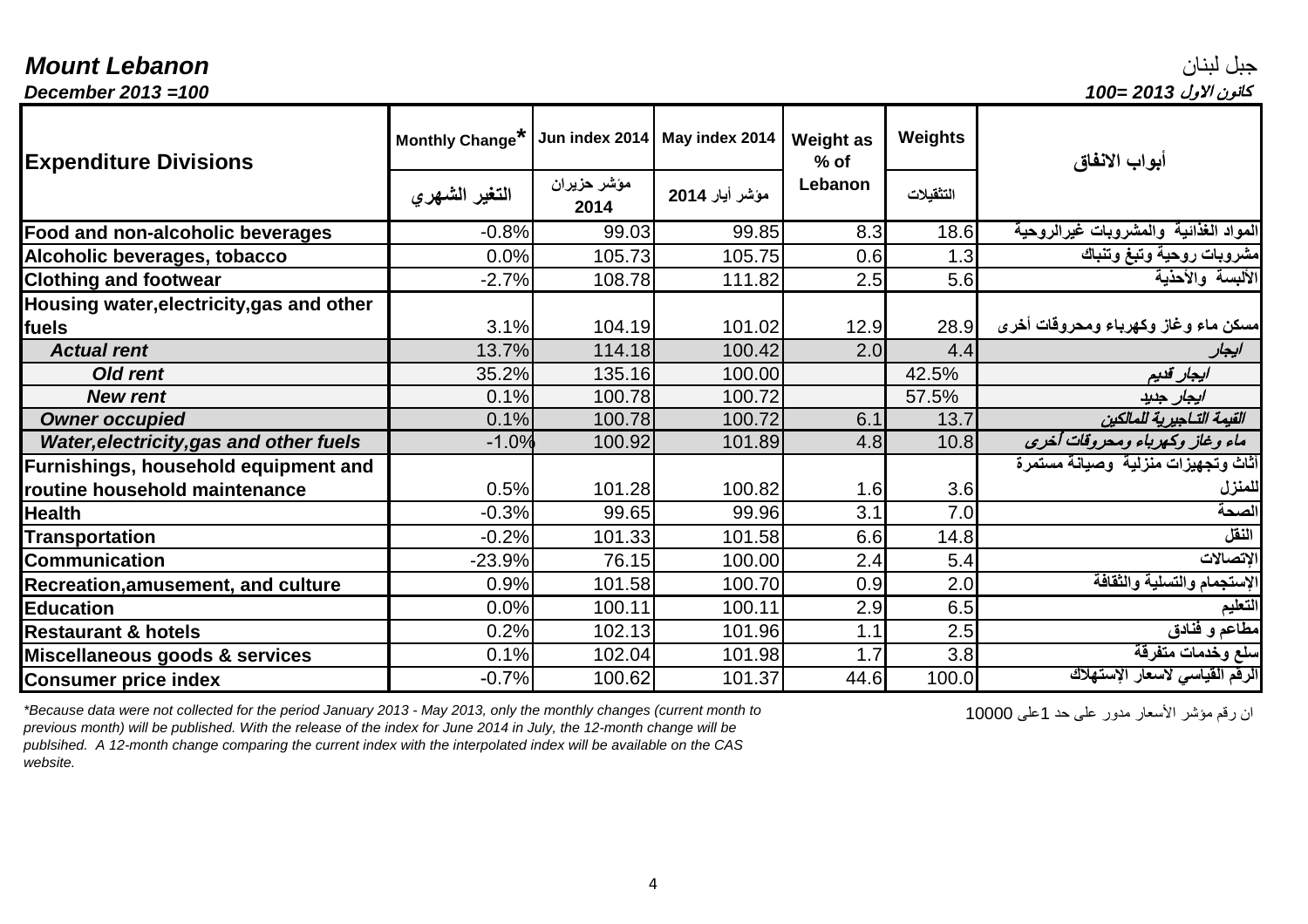|                                           |                 |                     |                                 | <b>Weight as</b> |           |                                       |
|-------------------------------------------|-----------------|---------------------|---------------------------------|------------------|-----------|---------------------------------------|
|                                           | Monthly Change* |                     | Jun index 2014   May index 2014 | $%$ of           | Weights   |                                       |
| <b>Expenditure Divisions</b>              |                 |                     |                                 | Lebanon          |           | أبواب الانفاق                         |
|                                           | التغير الشهري   | مؤشر حزيران<br>2014 | مؤشر أيار 2014                  |                  | التثقيلات |                                       |
| Food and non-alcoholic beverages          | $-0.2%$         | 97.84               | 98.07                           | 3.4              | 24.6      | المواد الغذائية والمشروبات غيرالروحية |
| Alcoholic beverages, tobacco              | $-0.3%$         | 106.27              | 106.63                          | 0.2              | 1.4       | مشروبات روحية وتبغ وتنباك             |
| <b>Clothing and footwear</b>              | $-2.0%$         | 108.11              | 110.31                          | 0.8              | 5.8       | الألبسة والأحذية                      |
| Housing water, electricity, gas and other |                 |                     |                                 |                  |           |                                       |
| fuels                                     | 1.4%            | 104.31              | 102.91                          | 4.5              | 32.6      | مسكن ماء وغاز وكهرباء ومحروقات أخرى   |
| <b>Actual rent</b>                        | 1.7%            | 105.19              | 103.38                          | 0.3              | 2.2       | ايجار                                 |
| Old rent                                  | 0.0%            | 100.00              | 100.00                          |                  | 41.0%     | ايجار قديم                            |
| <b>New rent</b>                           | 3.0%            | 108.95              | 105.80                          |                  | 59.0%     | ايجار جنيد                            |
| <b>Owner occupied</b>                     | 3.0%            | 108.95              | 105.80                          | 2.2              | 16.0      | القيمة التـاجيرية للمالكين            |
| Water, electricity, gas and other fuels   | $-0.5%$         | 99.09               | 99.64                           | 2.0              | 14.4      | ماء وغاز وكهرباء ومحروقات أخرى        |
| Furnishings, household equipment and      |                 |                     |                                 |                  |           | أثاث وتجهيزات منزلية وصيانة مستمرة    |
| routine household maintenance             | $-0.3%$         | 100.69              | 101.03                          | 0.5              | 3.6       | للمنزل                                |
| <b>Health</b>                             | $-0.4%$         | 99.56               | 99.99                           | 0.8              | 5.8       | الصحة                                 |
| Transportation                            | $-0.5%$         | 103.08              | 103.55                          | 1.6              | 11.6      | النقل                                 |
| <b>Communication</b>                      | $-14.2%$        | 84.59               | 98.62                           | 0.4              | 2.9       | الإتصالات                             |
| <b>Recreation,amusement, and culture</b>  | 0.6%            | 100.24              | 99.62                           | 0.3              | 2.2       | الإستجمام والتسلية والثقافة           |
| <b>Education</b>                          | 0.0%            | 100.00              | 100.00                          | 0.7              | 5.1       | التعليم                               |
| <b>Restaurant &amp; hotels</b>            | 0.0%            | 102.15              | 102.18                          | 0.2              | 1.4       | مطاعم و فنادق                         |
| Miscellaneous goods & services            | 0.5%            | 100.71              | 100.21                          | 0.4              | 2.9       | سلع وخدمات متفرقة                     |
| <b>Consumer price index</b>               | $-0.2%$         | 101.38              | 101.58                          | 13.8             | 100.0     | الرقم القياسي لأسعار الإستهلاك        |

*\*Because data were not collected for the period January 2013 - May 2013, only the monthly changes (current month to previous month) will be published. With the release of the index for June 2014 in July, the 12-month change will be publsihed. A 12-month change comparing the current index with the interpolated index will be available on the CAS website.*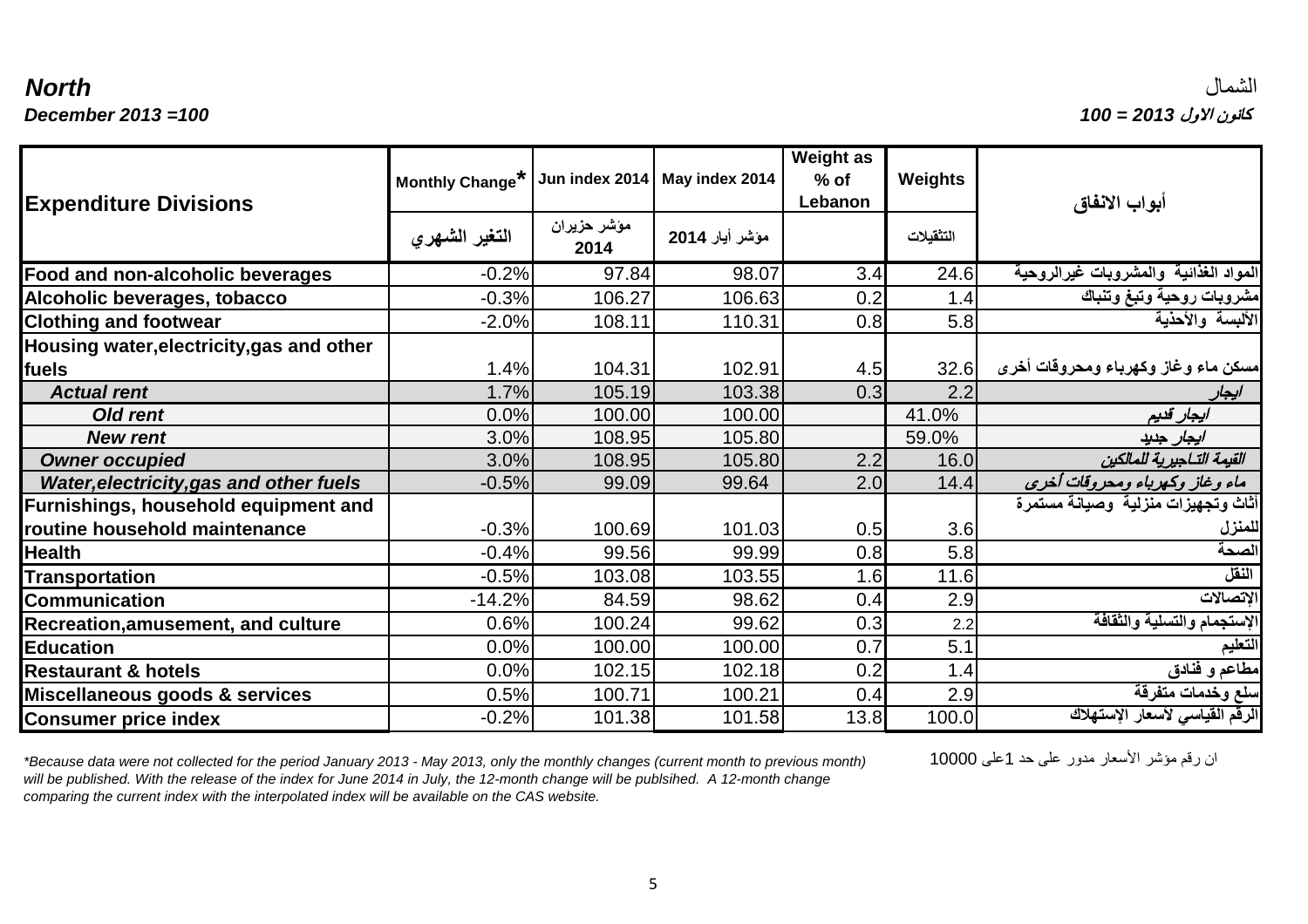البقاع *Bekaa* كانون الاول *2013 =100 100= 2013 December*

| <b>Expenditure Divisions</b>              | Monthly Change*   Jun index 2014   May index 2014 |                     |                | <b>Weight as</b><br>$%$ of<br>Lebanon | Weights   | أبواب الانفاق                         |
|-------------------------------------------|---------------------------------------------------|---------------------|----------------|---------------------------------------|-----------|---------------------------------------|
|                                           | التغير الشهري                                     | مؤشر حزيران<br>2014 | مؤشر أيار 2014 |                                       | التثقبلات |                                       |
| Food and non-alcoholic beverages          | $-1.5%$                                           | 98.64               | 100.16         | 2.3                                   | 21.9      | المواد الغذائية والمشروبات غيرالروحية |
| Alcoholic beverages, tobacco              | 0.0%                                              | 104.06              | 104.07         | 0.2                                   | 1.9       | مشروبات روحية وتبغ وتنباك             |
| <b>Clothing and footwear</b>              | 0.0%                                              | 121.45              | 121.49         | 0.7                                   | 6.7       | الألبسة والأحذية                      |
| Housing water, electricity, gas and other |                                                   |                     |                |                                       |           |                                       |
| fuels                                     | 0.7%                                              | 102.10              | 101.40         | 3.5                                   | 33.3      | مسكن ماء وغاز وكهرباء ومحروقات أخرى   |
| <b>Actual rent</b>                        | 0.0%                                              | 102.58              | 102.58         | 0.1                                   | 0.9       | ايجار                                 |
| <b>Old rent</b>                           | 0.00%                                             | 100.00              | 100.00         |                                       | 11.3%     | ايجار قديم                            |
| <b>New rent</b>                           | 0.00%                                             | 102.92              | 102.92         |                                       | 88.7%     | ايجار جنيد                            |
| <b>Owner occupied</b>                     | 0.0%                                              | 102.92              | 102.92         | 1.4                                   | 13.8      | القيمة التـاجيرية للمالكين            |
| Water, electricity, gas and other fuels   | 1.3%                                              | 101.45              | 100.18         | 1.9                                   | 18.7      | ماء وغاز وكهرباء ومحروقات أخرى        |
| Furnishings, household equipment and      |                                                   |                     |                |                                       |           | أثاث وتجهيزات منزلية وصيانة مستمرة    |
| routine household maintenance             | 0.2%                                              | 101.18              | 100.99         | 0.3                                   | 2.9       | للمنزل                                |
| <b>Health</b>                             | $-0.3%$                                           | 100.03              | 100.35         | 0.6                                   | 5.7       | الصحة                                 |
| <b>Transportation</b>                     | $-0.3%$                                           | 103.39              | 103.73         | 1.2                                   | 11.4      | النقل                                 |
| <b>Communication</b>                      | $-22.2%$                                          | 77.81               | 100.00         | 0.4                                   | 3.8       | الإتصالات                             |
| <b>Recreation, amusement, and culture</b> | 0.9%                                              | 100.94              | 100.01         | 0.3                                   | 2.9       | الإستجمام والتسلية والثقافة           |
| <b>Education</b>                          | 0.0%                                              | 100.00              | 100.00         | 0.5                                   | 4.8       | التعليم                               |
| <b>Restaurant &amp; hotels</b>            | 0.1%                                              | 100.80              | 100.73         | 0.1                                   | 1.0       | مطاعم و فنادق                         |
| Miscellaneous goods & services            | 0.0%                                              | 100.18              | 100.23         | 0.4                                   | 3.8       | سلع وخدمات متفرقة                     |
| <b>Consumer price index</b>               | $-1.1%$                                           | 101.04              | 102.19         | 10.5                                  | 100.0     | الرقم القياسي لأسعار الإستهلاك        |

*\*Because data were not collected for the period January 2013 - May 2013, only the monthly changes (current month to previous month) will be published. With the release of the index for June 2014 in July, the 12-month change will be publsihed. A 12-month change comparing the current index with the interpolated index will be available on the CAS website.*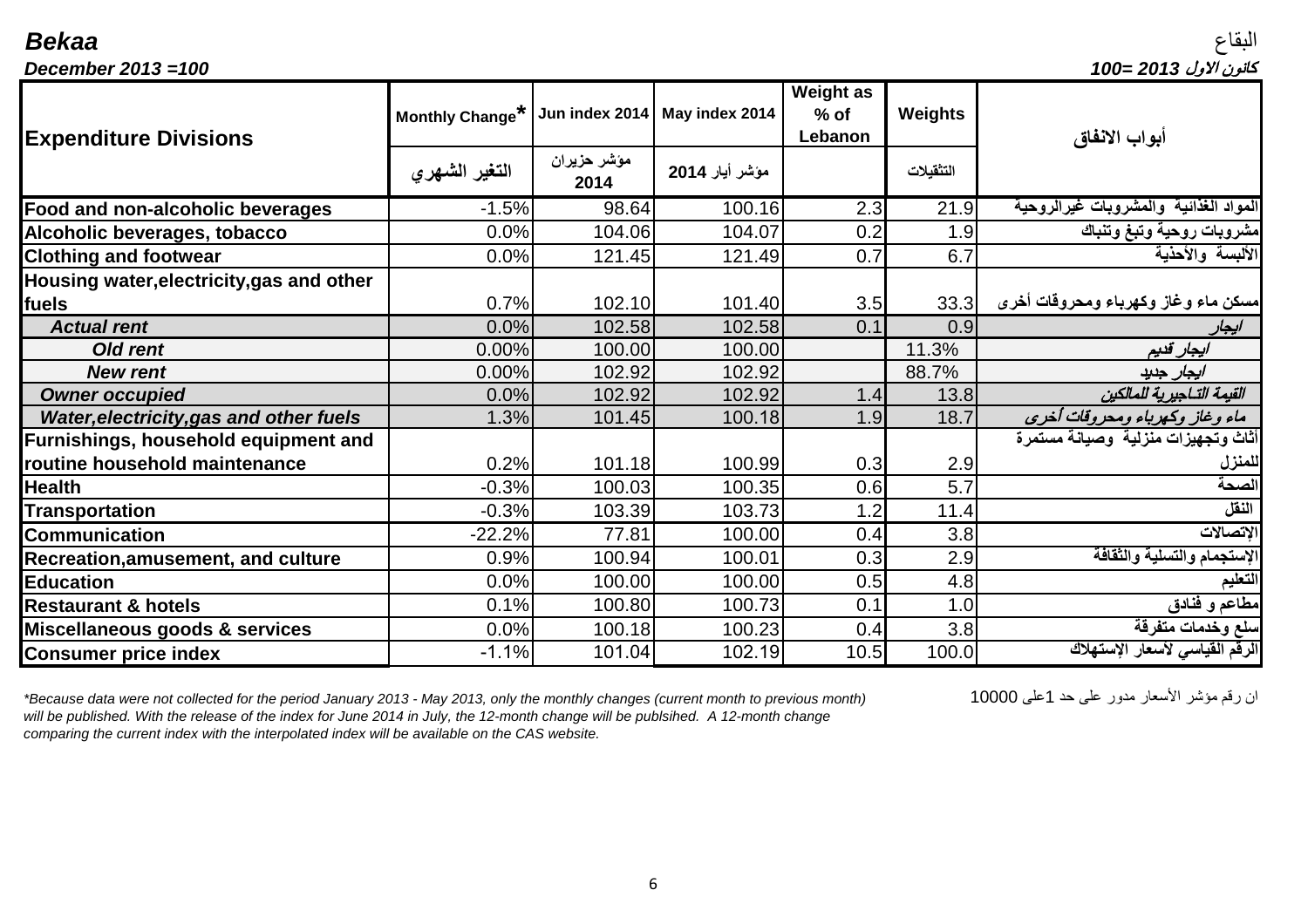| <b>Expenditure Divisions</b>                   | Monthly Change*   Jun index 2014   May index 2014 |                     |                | <b>Weight as</b><br>$%$ of<br>Lebanon | Weights   | أبواب الانفاق                         |
|------------------------------------------------|---------------------------------------------------|---------------------|----------------|---------------------------------------|-----------|---------------------------------------|
|                                                | التغير الشهري                                     | مؤشر حزيران<br>2014 | مؤشر أيار 2014 |                                       | التثقيلات |                                       |
| Food and non-alcoholic beverages               | 0.6%                                              | 99.00               | 98.42          | 1.8                                   | 23.1      | المواد الغذائية والمشروبات غيرالروحية |
| Alcoholic beverages, tobacco                   | 0.5%                                              | 106.99              | 106.50         | 0.1                                   | 1.3       | مشروبات روحية وتبغ وتنباك             |
| <b>Clothing and footwear</b>                   | 0.2%                                              | 113.41              | 113.23         | 0.4                                   | 5.1       | الألبسة والأحذية                      |
| Housing water, electricity, gas and other      |                                                   |                     |                |                                       |           |                                       |
| fuels                                          | 0.6%                                              | 100.43              | 99.79          | 2.2                                   | 28.2      | مسكن ماء وغاز وكهرباء ومحروقات أخرى   |
| <b>Actual rent</b>                             | 0.0%                                              | 100.00              | 100.00         | 0.2                                   | 2.2       |                                       |
| Old rent                                       | 0.0%                                              | 100.00              | 100.00         |                                       | 19.7%     | ايجار قديم                            |
| <b>New rent</b>                                | 0.0%                                              | 100.00              | 100.00         |                                       | 80.3%     | ايجار جديد                            |
| <b>Owner occupied</b>                          | 0.0%                                              | 100.00              | 100.00         | 0.9                                   | 12.1      | القيمة التـاجيرية للمالكين            |
| <b>Water, electricity, gas and other fuels</b> | 1.4%                                              | 100.94              | 99.55          | 1.1                                   | 13.9      | ماء وغاز وكهرباء ومحروقات أخرى        |
| Furnishings, household equipment and           |                                                   |                     |                |                                       |           | أثاث وتجهيزات منزلية وصيانة مستمرة    |
| routine household maintenance                  | 0.0%                                              | 101.69              | 101.72         | 0.2                                   | 2.6       | للمنزل                                |
| <b>Health</b>                                  | $-0.3%$                                           | 99.14               | 99.41          | 0.9                                   | 11.5      | الصحة                                 |
| <b>Transportation</b>                          | $-0.3%$                                           | 101.94              | 102.21         | 0.9                                   | 11.5      | النقل                                 |
| <b>Communication</b>                           | $-20.8%$                                          | 78.95               | 99.67          | 0.3                                   | 3.8       | الإتصالات                             |
| <b>Recreation, amusement, and culture</b>      | 1.5%                                              | 102.55              | 101.00         | 0.1                                   | 1.3       | الإستجمام والتسلية والثقافة           |
| <b>Education</b>                               | 0.2%                                              | 100.48              | 100.31         | 0.4                                   | 5.1       | التعليم                               |
| <b>Restaurant &amp; hotels</b>                 | $-0.1%$                                           | 101.78              | 101.87         | 0.2                                   | 2.6       | مطاعم و فنادق                         |
| Miscellaneous goods & services                 | 0.0%                                              | 100.82              | 100.85         | 0.3                                   | 3.8       | سلع وخدمات متفرقة                     |
| <b>Consumer price index</b>                    | $-0.6%$                                           | 100.03              | 100.62         | 7.8                                   | 100.0     | الرقم القياسي لأسعار الإستهلاك        |

كانون الاول *2013 =100 100= 2013 December*

*\*Because data were not collected for the period January 2013 - May 2013, only the monthly changes (current month to previous month)* 10000 على1 حد على مدور الأسعار مؤشر رقم ان *will be published. With the release of the index for June 2014 in July, the 12-month change will be publsihed. A 12-month change comparing the current index with the interpolated index will be available on the CAS website.*

الجنوب *South*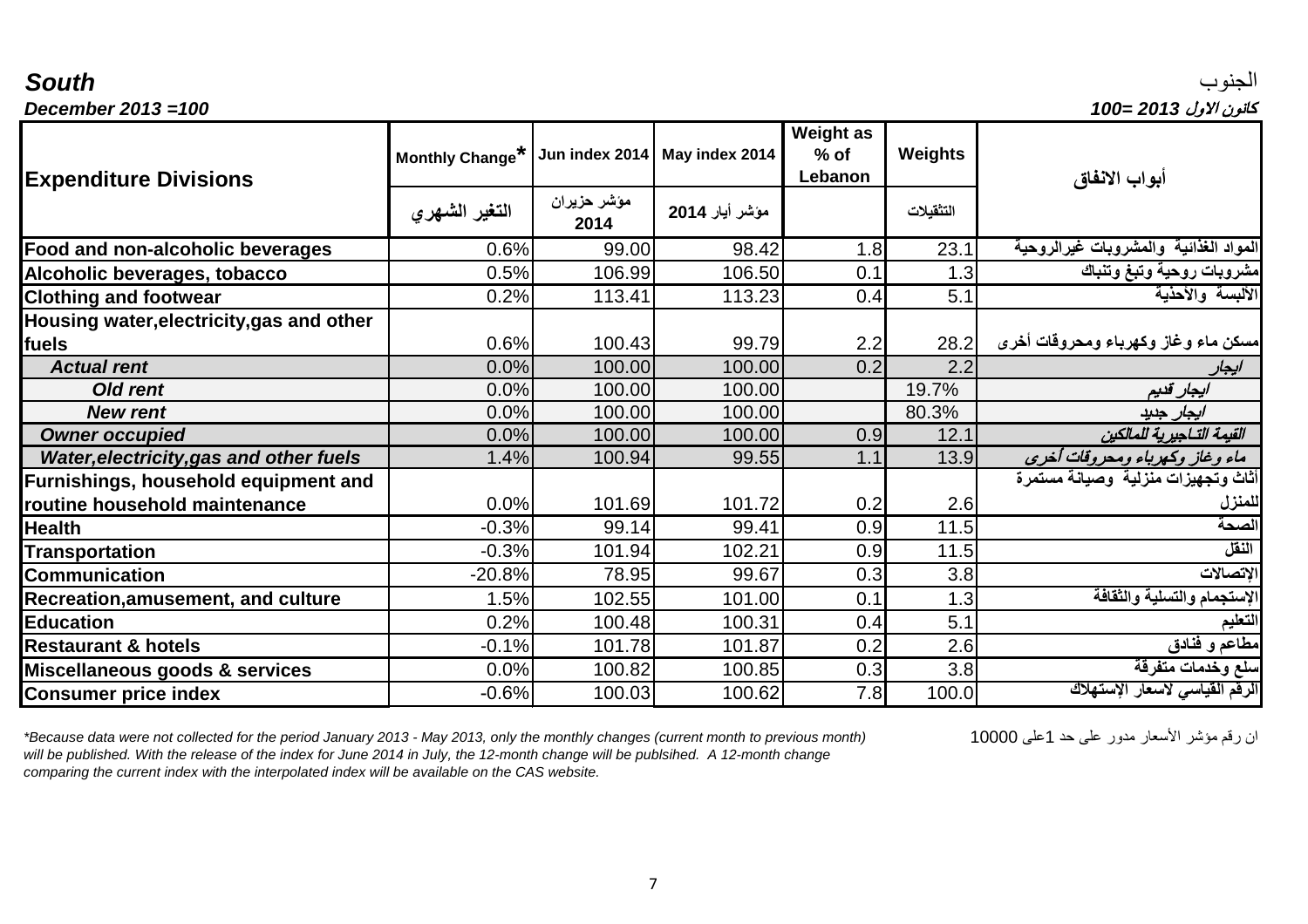### كانون الاول *2013 = 100 Nabatieh*

*December 2013 =100*

| <b>Expenditure Divisions</b>            | Monthly Change*   Jun index 2014   May index 2014 |                     |                | <b>Weight as</b><br>$%$ of<br>Lebanon | Weights   | أبواب الانفاق                         |
|-----------------------------------------|---------------------------------------------------|---------------------|----------------|---------------------------------------|-----------|---------------------------------------|
|                                         | التغير الشهري                                     | مؤشر حزيران<br>2014 | مؤشر أيار 2014 |                                       | التثقيلات |                                       |
| Food and non-alcoholic beverages        | $-1.5%$                                           | 97.26               | 98.70          | 1.4                                   | 24.1      | المواد الغذائية والمشروبات غيرالروحية |
| Alcoholic beverages, tobacco            | $-0.5%$                                           | 105.39              | 105.86         | 0.1                                   | 1.7       | مشروبات روحية وتبغ وتنباك             |
| <b>Clothing and footwear</b>            | 0.0%                                              | 103.03              | 103.00         | 0.2                                   | 3.4       | الألبسة والأحذية                      |
| Housing water,electricity,gas and other |                                                   |                     |                |                                       |           |                                       |
| fuels                                   | 0.6%                                              | 102.89              | 102.25         | 1.6                                   | 27.6      | مسكن ماء وغاز وكهرباء ومحروقات أخرى   |
| <b>Actual rent</b>                      | 0.0%                                              | 104.59              | 104.59         | 0.03                                  | 0.5       | ايجار                                 |
| Old rent                                | 0.0%                                              | 100.00              | 100.00         |                                       | 13.3%     | ايجار قديم                            |
| <b>New rent</b>                         | 0.0%                                              | 105.31              | 105.31         |                                       | 86.7%     | ايجار جديد                            |
| <b>Owner occupied</b>                   | 0.0%                                              | 105.31              | 105.31         | 0.55                                  | 9.5       | القيمة التـاجيرية للمالكين            |
| Water, electricity, gas and other fuels | 1.1%                                              | 101.52              | 100.43         | 1.0                                   | 17.6      | ماء وغاز وكهرباء ومحروقات أخرى        |
| Furnishings, household equipment and    |                                                   |                     |                |                                       |           | أثاث وتجهيزات منزلية وصيانة مستمرة    |
| routine household maintenance           | 1.3%                                              | 102.35              | 101.03         | 0.2                                   | 3.4       | للمنزل                                |
| <b>Health</b>                           | $-0.2%$                                           | 101.73              | 101.96         | 0.9                                   | 15.5      | الصحة                                 |
| <b>Transportation</b>                   | $-0.5%$                                           | 101.03              | 101.55         | 0.6                                   | 10.3      | النقل                                 |
| <b>Communication</b>                    | $-20.5%$                                          | 77.66               | 97.74          | 0.2                                   | 3.4       | الإتصالات                             |
| Recreation, amusement, and culture      | 0.2%                                              | 101.28              | 101.05         | 0.1                                   | 1.7       | الإستجمام والتسلية والثقافة           |
| <b>Education</b>                        | 0.0%                                              | 100.03              | 100.00         | 0.2                                   | 3.4       | التعليم                               |
| <b>Restaurant &amp; hotels</b>          | 0.2%                                              | 106.22              | 106.05         | 0.1                                   | 1.7       | مطاعم و فنادق                         |
| Miscellaneous goods & services          | 1.1%                                              | 101.38              | 100.28         | 0.2                                   | 3.4       | سلع وخدمات متفرقة                     |
| <b>Consumer price index</b>             | $-1.0%$                                           | 99.99               | 100.99         | 5.8                                   | 100.0     | الرقم القياسي لأسعار الإستهلاك        |

*\*Because data were not collected for the period January 2013 - May 2013, only the monthly changes (current month to previous month) will be published. With the release of the index for June 2014 in July, the 12-month change will be publsihed. A 12-month change comparing the current index with the interpolated index will be available on the CAS website.*

ان رقم مؤشر الأسعار مدور على حد 1على 10000

النبطية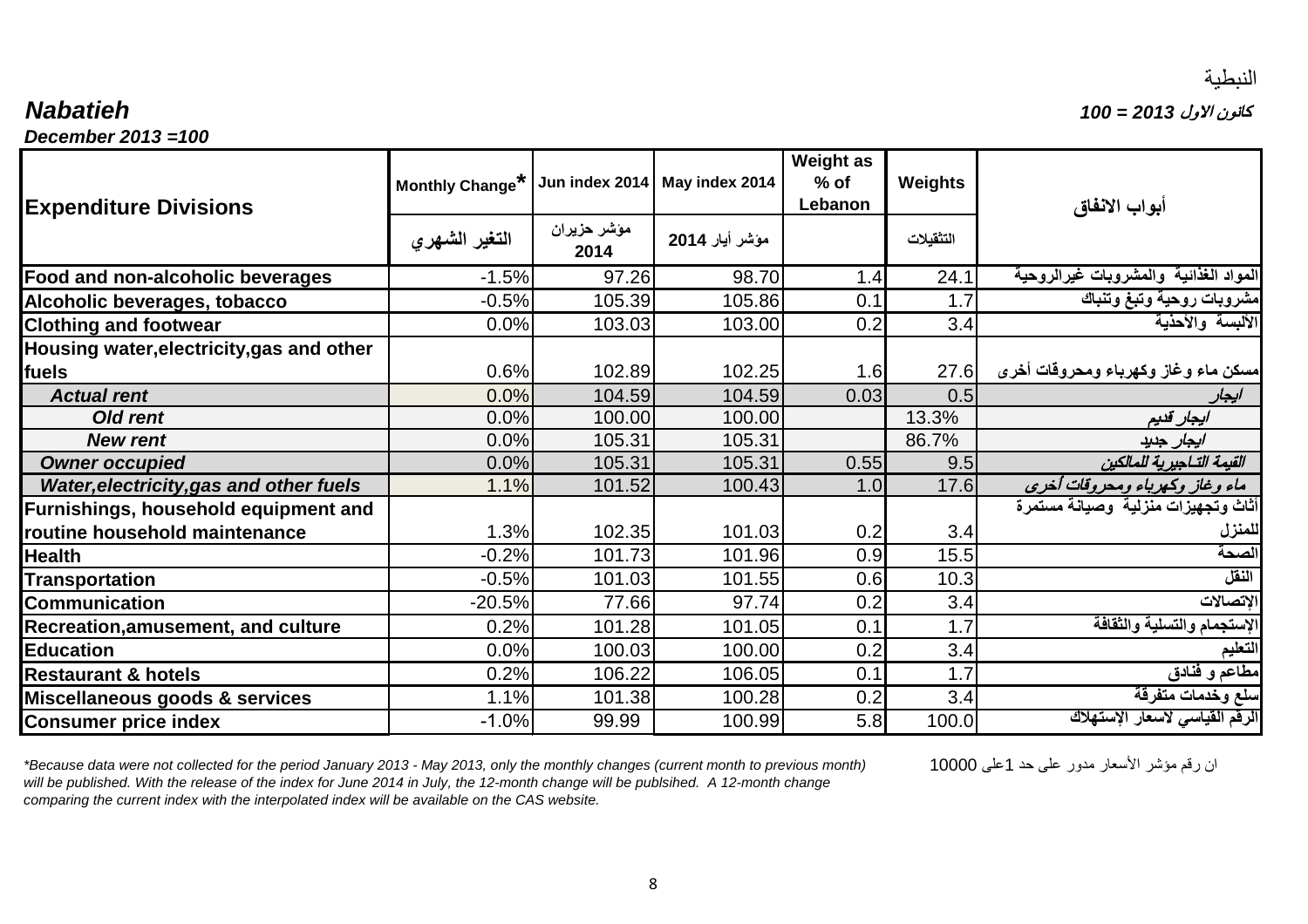9

### جداول اضافية

**Monthly Change Jun index 2014 May index 2014 Weights التثقيلات مؤشر أيار 2014 مؤشر حزيران 2014 التغير الشهري**

**التعليم Education**

#### لبنان *Lebanon*

| <b>Public Education</b>                                        | $0.00\%$              | 100.00           | 100.00         | 0.25%     | التعليم الرسمي               |
|----------------------------------------------------------------|-----------------------|------------------|----------------|-----------|------------------------------|
| <b>Private Education</b>                                       | 0.00%                 | 100.00           | 100.00         | 5.51%     | التعليم الخاص                |
| <b>Other Special education</b>                                 |                       |                  |                |           |                              |
| programs                                                       | 0.48%                 | 103.86           | 103.36         | 0.09%     | برامج تعليمية اخرى           |
| <b>Stationery and textbooks</b>                                | 0.00%                 | 101.03           | 101.03         | 0.530%    | قرطاسية وكتب مدرسية          |
| <b>Education Price Index</b>                                   | 0.01%                 | 100.14           | 100.13         | 6.38%     | الرقم القياسي لأسعار التعليم |
| Lebanon                                                        |                       |                  |                |           | لبنان                        |
| December 2013=100                                              |                       |                  |                |           | كانون الاول 2013=100         |
| <b>Fules</b>                                                   | <b>Monthly Change</b> | Jun index 2014   | May index 2014 | Weights   | المحروقات                    |
|                                                                | التغير الشهري         | مؤشر حزيران 2014 | مؤشر أيار 2014 | التثقيلات |                              |
|                                                                |                       |                  | 99.04          | 1.15%     | 'غاز                         |
|                                                                | 0.34%                 | 99.37            |                |           |                              |
|                                                                | $-0.88%$              | 98.33            | 99.21          | 3.27%     | وقود سائل                    |
| Gas<br><b>Liquid fuels</b><br><b>Solid fuels</b>               | 0.05%                 | 105.23           | 105.18         | 0.52%     | اوقود صلب                    |
| <b>Fuel and Lubricants for</b><br>personal Transport equipment | $-0.56%$              | 101.87           | 102.44         | 5.20%     | وفقود وزيوت وسائل النقل      |

بناء على طلب المستخدمين، تمّ استحداث جدولين إضافيين لتوفير صورة أوضح وأشمل عن تغيّر أسعار التعليم والوقود. إذ يقتصر مؤشر التعليم الذي تنشره إدارة الاحصاء المركزي شهرياً على تغيّر السعر الذي يطرأ على رسوم التسجيل والأقساط فقط. بينما نفقات التعليم الاضافية مدرجة تحت بنود إنفاق أخرى. فالكتب المدرسية مدرجة مثلاً تحت بند الاستجمام والتسلية والثقافة. وكما التعليم كذلك الوقود، فالوقود المنزلي مدرج تحت بند المسكن، في حين أن الوقود وزيوت التشحيم للسيارات مدرج تحت بند النقل.تجدر الاشارة إلى أن هذه الجداول تكميلية و يتمّ نشرها لأغراض إعلامية فقط تلبية لاحتياجات المستخدم

### كانون الاول *2013=100 100= 2013 December*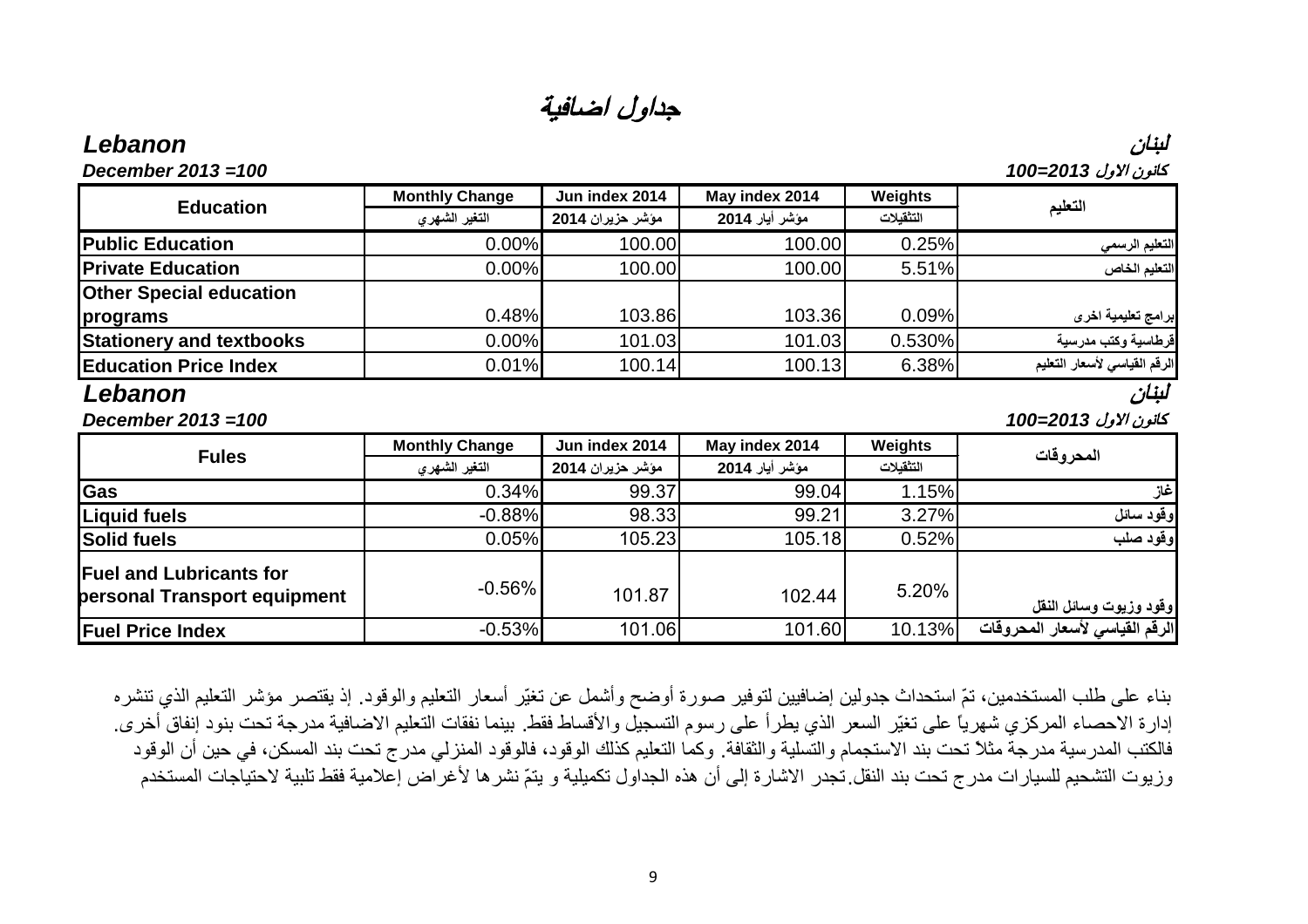## الجمهورية اللبنانية<br>رئاسة مجلس الوزراء<br>مرئاسة مجلس الوزراء **Presidency of Council of Ministers** الوزراء مجلس رئاسة

Central Administration of Statistics

### لبنان *Lebanon*

#### كانون الاول *2013=100 100= 2013 December*

|                                                                                                                     | <b>Yearly Change</b> | Jun index 2014   | Jun index 2013   | Weights   | أبواب الانفاق                              |
|---------------------------------------------------------------------------------------------------------------------|----------------------|------------------|------------------|-----------|--------------------------------------------|
| <b>Expenditure Divisions</b>                                                                                        | التغير السنوى        | مؤشر حزيران 2014 | مؤشر حزيران 2013 | التثقيلات |                                            |
| Food and non-alcoholic beverages                                                                                    | 2.2%                 | 98.82            | 96.72            | 20.6      | المواد الغذائية والمشروبات غيرالروحية      |
| Alcoholic beverages, tobacco                                                                                        | 12.5%                | 105.77           | 94.04            | 1.6       | مشروبات روحية وتبغ وتنباك                  |
| <b>Clothing and footwear</b>                                                                                        | 6.3%                 | 110.25           | 103.67           | 5.4       | الألبسة والأحذية                           |
| Housing water, electricity, gas and other<br>علمسا                                                                  |                      |                  |                  | 28.5      | مسكن ماء وغاز وكهرباء ومحروقات أخرى        |
| مسكن المسلم العربي العربي العربي العربي العربي العربي العربي العربي العربي العربي العربي العربي العربي العربي العرب |                      |                  |                  |           |                                            |
|                                                                                                                     |                      |                  |                  |           |                                            |
| Furnishings, household equipment and                                                                                |                      |                  |                  |           |                                            |
| routine household maintenance                                                                                       | 1.6%                 | 101.10           | 99.49            | 3.7       | أثاث وتجهيزات منزلية  وصيانة مستمرة للمنزل |
| <b>Health</b>                                                                                                       | 2.7%                 | 99.84            | 97.20            | 7.8       | الصحة                                      |
| <b>Transportation</b>                                                                                               | 1.6%                 | 101.75           | 100.16           | 13.1      | النقل                                      |
| <b>Communication</b>                                                                                                | $-21.2%$             | 78.78            | 100.00           | 4.6       | الإتصالات                                  |
| Recreation, amusement, and culture                                                                                  | 5.5%                 | 101.23           | 95.94            | 2.3       | الإستجمام والتسلية والثقافة                |
| <b>Education</b>                                                                                                    | 7.1%                 | 100.08           | 93.45            | 5.9       | التعليم                                    |
| <b>Restaurant &amp; hotels</b>                                                                                      | 3.6%                 | 101.89           | 98.34            | 2.6       | مطاعم و فنادق                              |
| Miscellaneous goods & services                                                                                      | 3.0%                 | 101.20           | 98.22            | 4.0       | سلع وخدمات متفرقة                          |
| <b>Consumer price index</b>                                                                                         | 2.5%                 | 100.61           | 98.11            | 100.0     | الرقم القياسي لأسعار الإستهلاك             |
|                                                                                                                     |                      |                  |                  |           |                                            |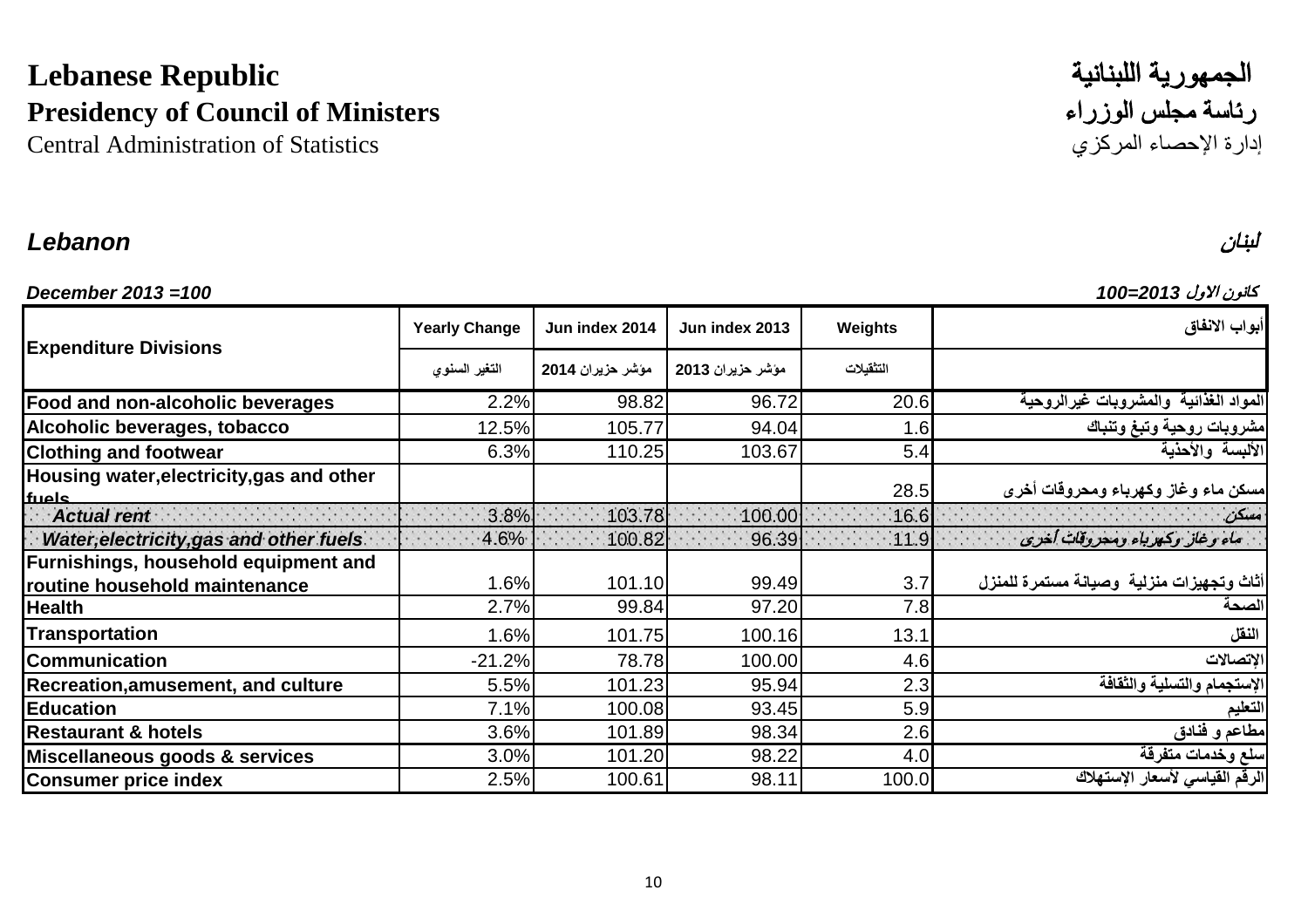#### **الرقم القياسي لاسعار الاستهلاك في لبنان والمحافظات لشهرحزيران2014**

- 1. سجل مؤشر اسعار الاستهلاك في لبنان لشهر حزيران 2014 انخفاضا"وقدره 0.7% *<sup>U</sup>* بالنسبة لشهر ايار *<sup>U</sup>* ,2014 كما سجل هذا الرقم على صعيد المحافظات ما يلي :
	- ا نخفاضا" فيمحافظة بیروت وقدره %0.7
	- ا نخفاضا" في محافظة جبل لبنان وقدره %0.7
		- ا نخفاضا" في محافظة الشمال وقدره %0.2
			- ا نخفاضا"في محافظة البقاع وقدره %1.1
		- ا نخفاضا"في محافظة الجنوب وقدره %0.6
		- ا نخفاضا"في محافظة النبطیة وقدره .%1.0

مع العلم ان مؤشر اسعار الاستهلاك في لبنان لشهر حزيران *<sup>U</sup>* 2014 **سجل ارتفاعا"وقدره 2.5** *<sup>U</sup>* **%** بالنسبة لشهر حزيران 2013.

*T0U* يمكن مراجعة الارقام القياسية السابقة على صفحة الانترنت الخاصة بالادارة على[lb.gov.cas.](http://www.cas.gov.lb/)*TU*www*<sup>0</sup>*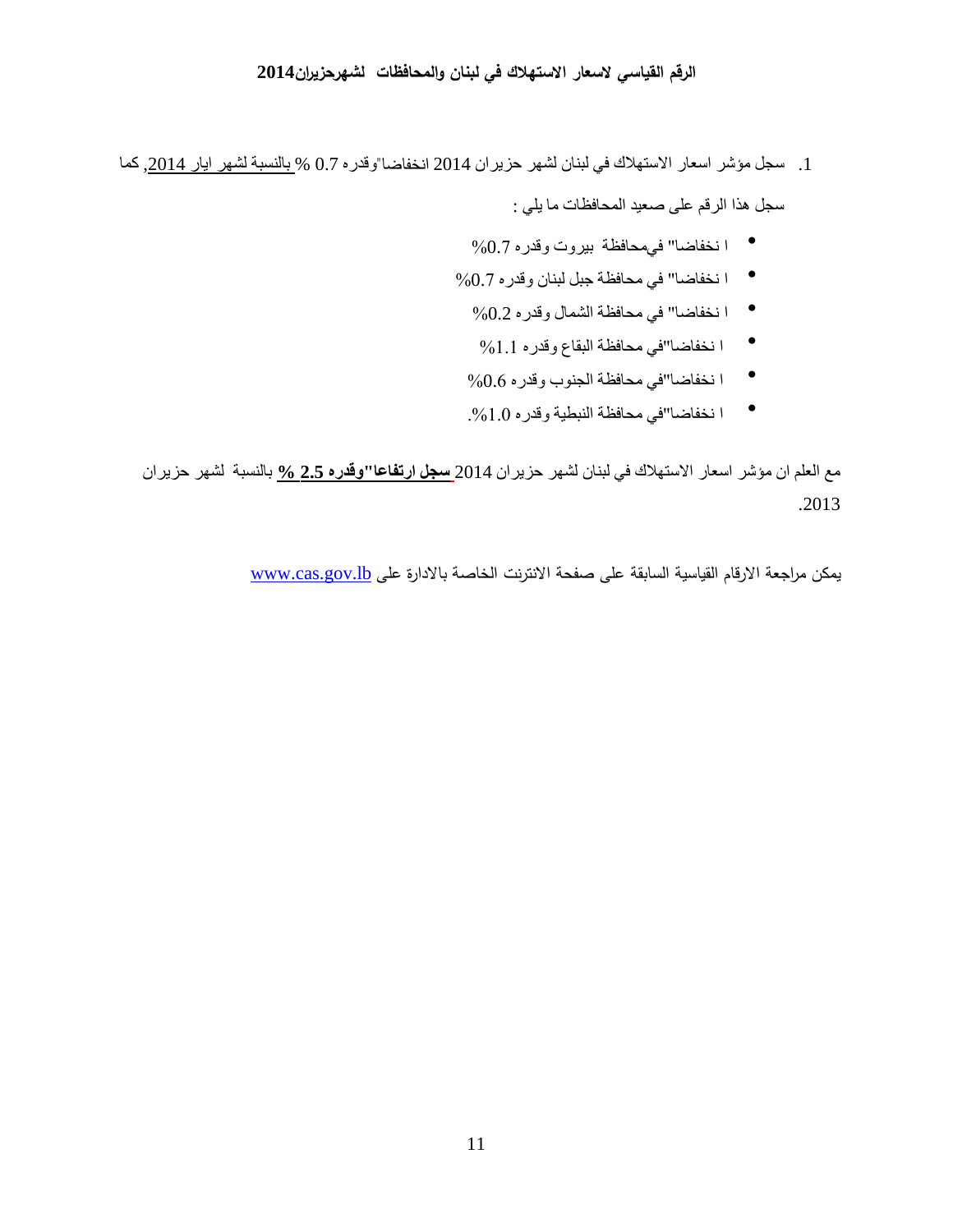**.1 المواد الغذائية والمشروبات غير الروحية** : سجل مستوى اسعار هذا البند انخفاضا" في لبنان وقدره ,%0.6 مع الاشارة الى ان هذا البند قد ارتفع في محافظة الجنوب بنسبة %0.6 وانخفض في باقي المحافظات بنسبة تترواح بين %0.2 و .%1.5



**.2 المشروبات الروحية والتبغ والتنباك:** سجل مستوى اسعار هذا البند انخفاضا" في لبنان وقدره %0.1 , مع الاشارة الى ان هذا البند قد ارتفع في محافظة الجنوب بنسبة %0.5 وسجل ثباتا" في محافظتي جبل لبنان والبقاع



وانخفض في باقي المحافظات بنسبة تترواح بين 0.1% و 0.5%.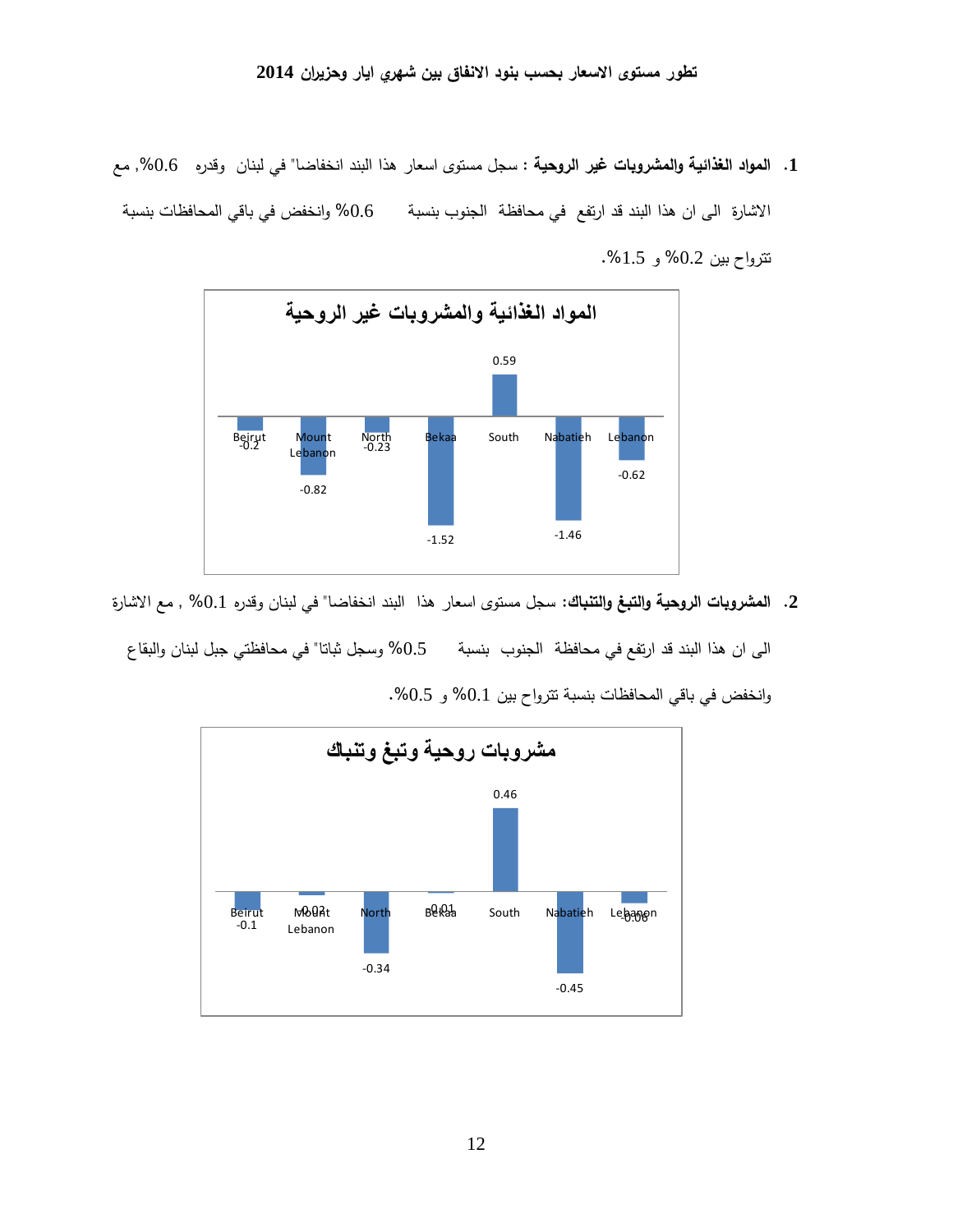**.3 الالبسة والاحذية:** سجل مستوى اسعار هذا البند انخفاضا" في لبنان وقدره % ,1.9 مع الاشارة الى ان هذا البند سجل ثباتا" في محافظتي النبطية والبقاع , وارتفاعا" في محافظة الجنوب بنسبة %0.2 , وانخفض في باقي المحافظات بنسبة تترواح بين %2 و 2.7 %



- **.4 المسكن والماء والغاز والكهرباء والمحروقات** سجل مستوى اسعار هذا البند اجماليا" ارتفاعا" " في لبنان وقدره .%2
- أ المسكن: سجل مستوى اسعار الايجارات ارتفاعا" في محافظة بيروت %0.7 وارتفاعا" في محافظة جبل

لبنان %13.7وارتفاعا" في محافظة الشمال %1.7وسجل ثباتا" في باقي المحافظات .

ب -ماء وغاز وكهرباء للمنزل ومحروقات اخرى : سجل مستوى اسعار هذا البند انخفاضا" في محافظة



الشمال وقدره ,0.5% ومحافظة جبل لبنان %1.0 وارتفاعا" في باقي المحافظات بنسبة تترواح بین %1.1 و.%1.8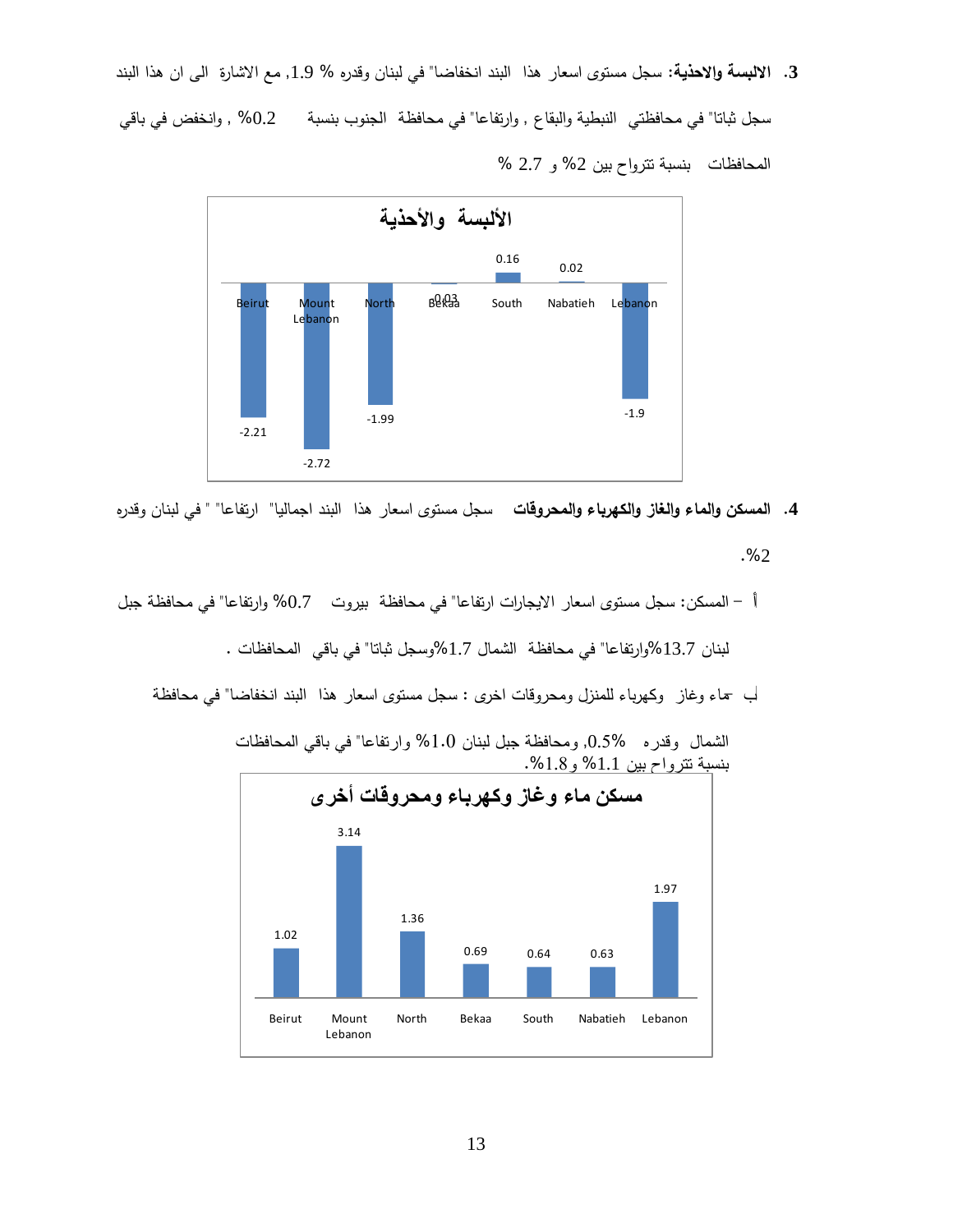5. الاثاث والتجهيزات المنزلية والصيانة المستمرة للمنزل سجل مستوى اسعار هذا البند ارتفاعاً في لبنان وقدره

,0.3% مع الاشارة الى ان هذا البند قد سجل ثباتا" في محافظة الجنوب وانخفاضا" في محافظة الشمال بنسبة ,%0.3 وارتفع في باقي المحافظات بنسبة تترواح بين %0.1 و.%1.3



- **.6 الصحة**سجل مستوى اسعار هذا البند انخفاضا" في لبنان وقدره % ,0.3 وانخفض في كافة المحافظات بنسبة
	- -0.35 -0.32 -0.43 -0.32 -0.27 -0.23 -0.32 Beirut Mount Lebanon North Bekaa South Nabatieh Lebanon **الصحة**
- تترواح بين %0.2 و .%0.4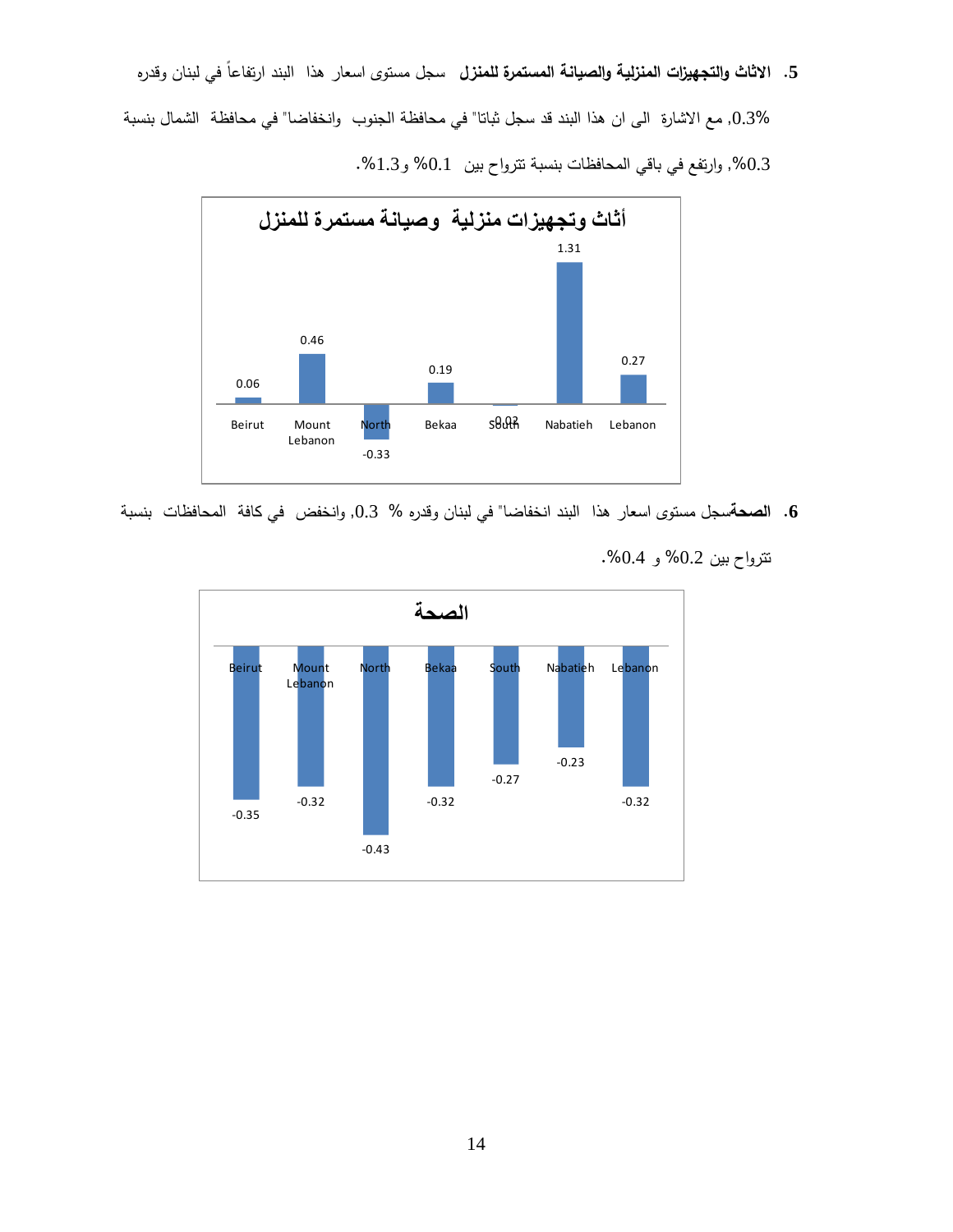**.7 النقل**سجل مستوى اسعار هذا البند في لبنان انخفاضا" بنسبة ,0.3%مع الاشارة الى ان هذا البند قد انخفض في



كافة المحافظات بنسبة تترواح بين %0.5 و .%0.2

**.8 الاتصالات**سجل مستوى اسعار هذا البند انخفاضا" في لبنان وقدره %20.9 , وقد انخفض في كافة المحافظات



بنسبة تترواح بين %14.2 و %23.9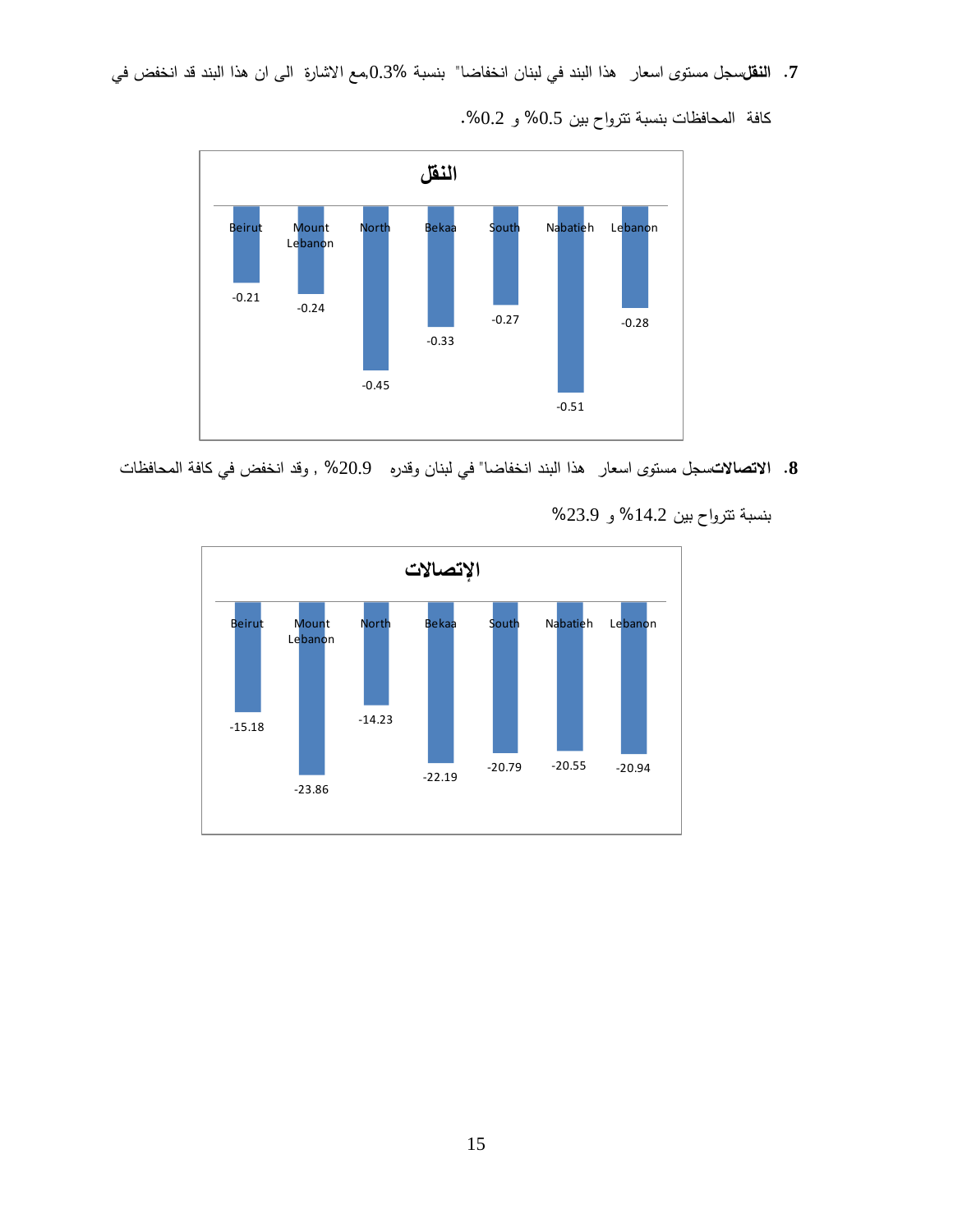9. الا**ستجمام والتسلية والثقافة**سجل مستوى اسعار هذا البند ارتفاعاً في لبنان وقدره %0.6, مع الاشارة ال<sub>ى</sub> ان هذا



البند قد انخفض في محافظة بيروت %0.1 وارتفع في باقي المحافظات بنسبة تترواح بين %0.2 و %1.5

**<sup>.</sup>10 التعليم** سجل مستوى الأسعار في هذا البند ارتفاعا" في محافظة الجنوب %0.2 وثباتا" في كافة المحافظات .

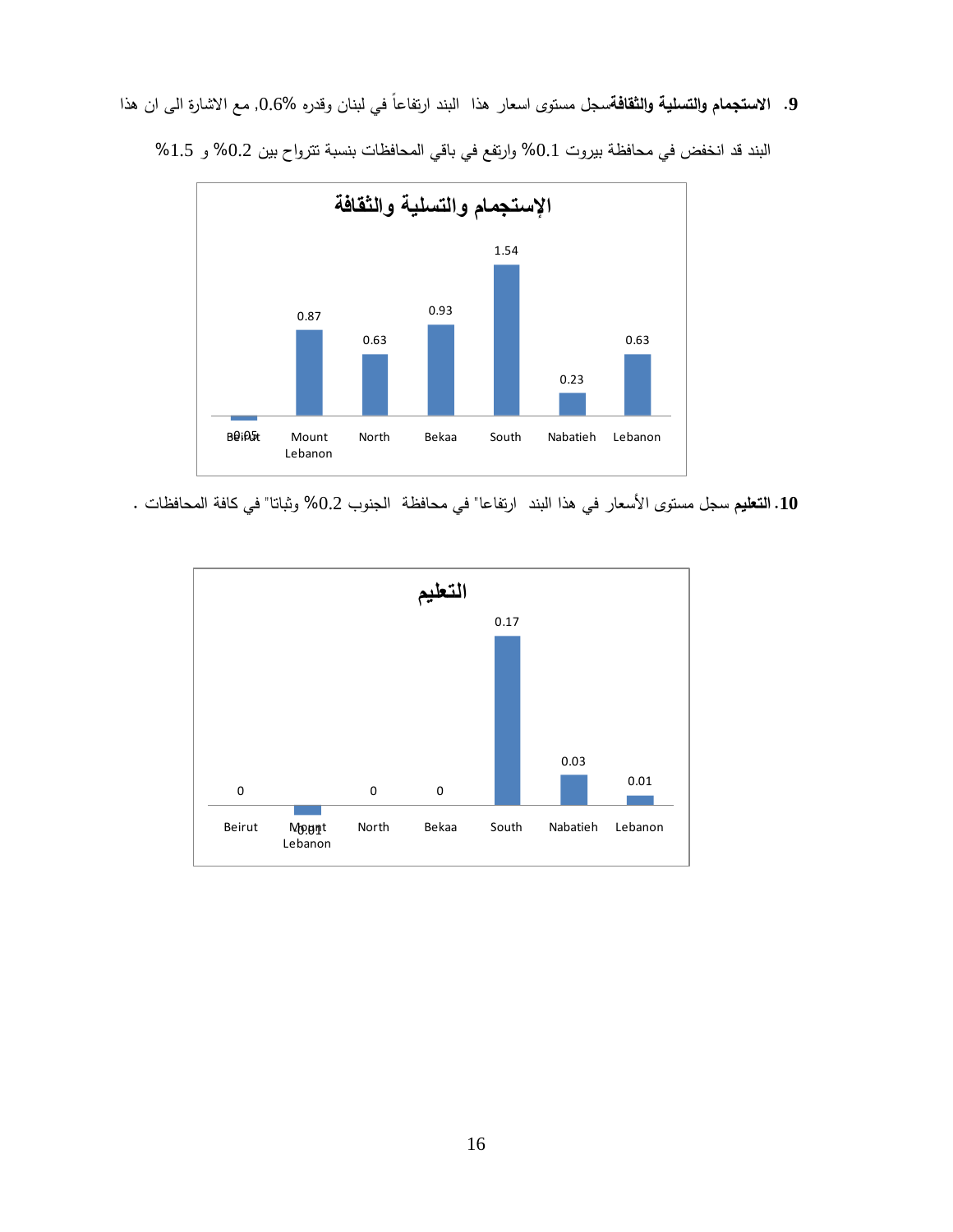

ً في محافظات جبل لبنان والبقاع والنبطية بين %0.2 **.11 المطاعم والفنادق**سجل مستوى اسعار هذا البند ارتفاعا

و%0.1 , وسجل انخفاضا" في محافظتي الجنوب وبيروت %0.1 وثباتا" في محافظة الشمال .

12. **سلع وخدمات متفرقة**سجل مستوى اسعار هذا البند ارتفاعاً في لبنان وقدره % 0.2, مع الاشارة المي ان هذا البند



سجل ثباتا" في محافظتي البقاع والجنوب وارتفع في باقي المحافظات بنسبة تترواح بين %0.1 و %1.1 .

**13.** سجل مستوى اسعار الرقم القياسي لأسعار التعليم في لبنان ارتفاعا" بنسبة %0.01 حيث ارتفعت اسعار البرامج

التعلیمیة الاخرى %0.48 , بالنسبة الى وقود سائل سجل انخفاضا "بنسبة " 0.88% ووقود وزیوت وسائل النقل سجل انخفاضا" %0.56 وبناء على ذلك سجل الرقم القیاسي الاجمالي لأسعار المحروقات انخفاضا "في لبنان .%0.53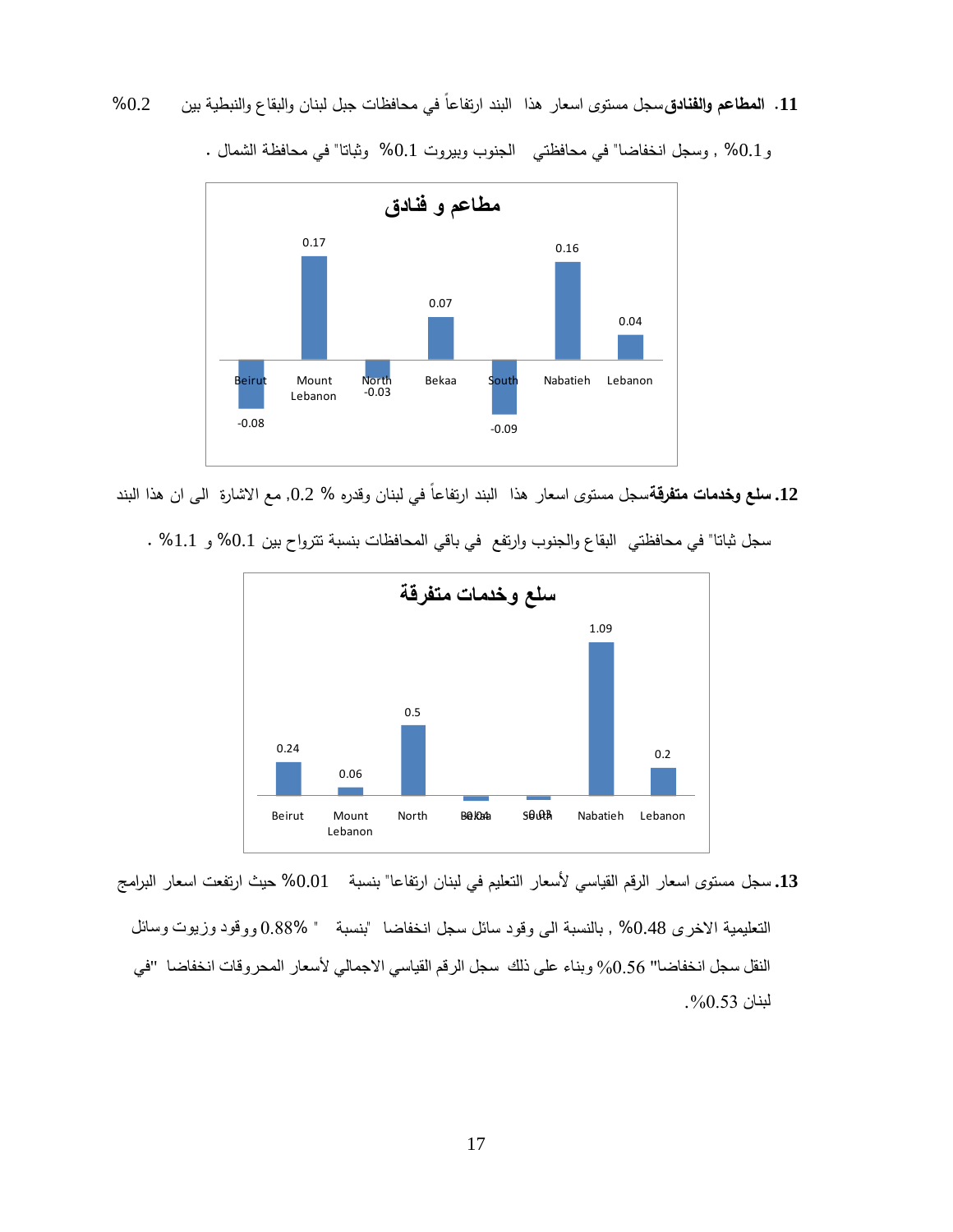#### **لمحة موجزة عن الرقم القياسي الشهري لاسعار الاستهلاك في لبنان**

تصدر ادارة الاحصاء المركزي شهريًا الرقم القياسي لأسعار الإستهلاك فهو يعطي الصورة الاجمالية عن تطوّر اسعار السلع والخدمات المستهلكة من قبل الاسر المعيشية اللبنانية ويستخدم في تحليل الاداء الاقتصادي عبر قياس التضخم على مستوى معيشة الافراد والاسر المعيشية وغيرها من المؤشرات الإقتصادية والإجتماعية الاخرى.

يتألف الرقم القياسي لأسعار الإستهلاك من  $1$  سلسلة زمنية لأسعار الإستهلاك صممت خصيصاً لقياس تضخم اسعار سلع الإستهلاك كافة المشتراة من قبل الاسر المعيشية من شهر الى شهر ومن سنة الى سنة.

ان الطريقة الاسهل لفهم الرقم القياسي لأسعار الإستهلاك هي في تصّور وجود مجموعة محددة من السلع والخدمات النموذجية التي تستهلكها الاسر المعيشية اللبنانية تسمى "سلة الإستهلاك" التي تشترى في كل شهر. ومن شهر الى شهر يختلف المبلغ المدفوع لشراء هذه السلة بحسب تغير اسعار الاصناف التي تؤلفها. ومهمة الرقم القياسي لأسعار الإستهلاك هو قياس التغيّر النسبي في المبلغ المدفوع لشراء هذه السلة.

تتكون سلة الإستهلاك من اصناف سلع وخدمات مبوبة بحسب بنود الانفاق على الشكل التالي:

- .1 **المواد الغذائية والمشروبات غير الروحية**: وتضم الخبز والحبوب والخضار والفواكة واللحوم والمياه المعدنية والمشروبات الغازية والعصير
	- .2 **المشروبات الروحية والتبغ والتنباك** وتضم النبيذ والعرق والويسكي والتبغ والتنباك
- .3 **الالبسة والاحذية** وتضم الملابس والاحذية على انواعها للرجال والنساء والاطفال مع الاخذ بعين الاعتبار تغير انواع الملابس والاحذية بحسب الفصول
- .4 **المسكن والماء والكهرباء والمحروقات** ويضم الايجارات ولوازم اعمال صيانة كالطرش والدهان واعمال السمكرة واشتراكات المياه والكهرباء من الدولة ومن المولدات الخاصة والغاز المنزلي والكاز ومازوت التدفئة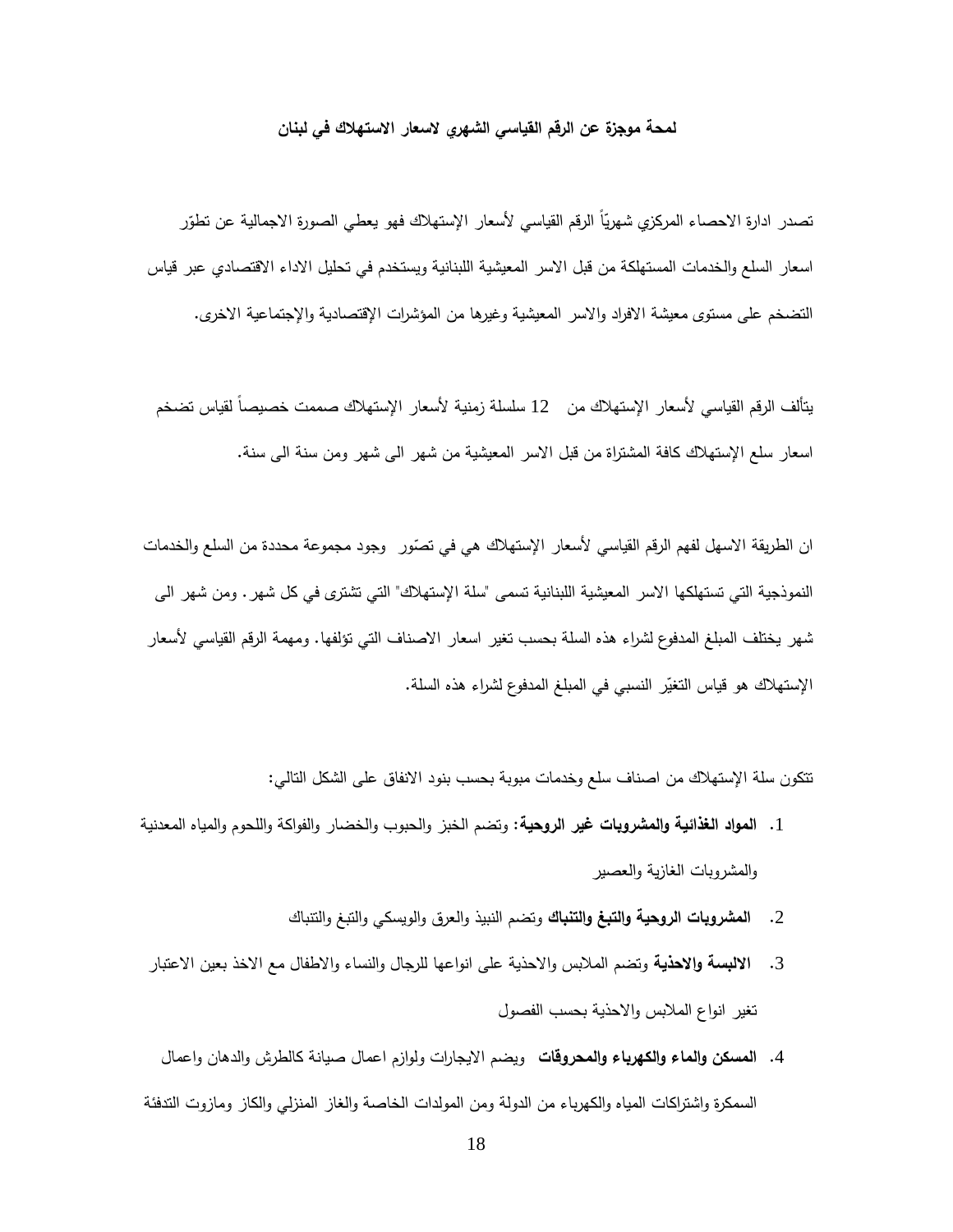- .5 **الاثاث والتجهيزات المنزلية والصيانة المستمرة للمنزل** وتضم الاثاث على انواعه والتجهيزات المنزلية كالادوات الكهربائية والاواني الزجاجية ومواد التنظيف
	- .6 **الصحة** وتضم الدواء والخدمات الطبية كمعاينة الطبيب والتحاليل الطبية وصور الاشعة
- .7 **النقل** ويضم السيارات والوقود كالبنزين واصلاح السيارات والنقل بالسيارات العمومية والباصات والنقل الجوي
	- .8 **الاتصالات** وتضم خدمات الاتصالات كالتلفون الثابث والخلوي وخدمات البريد العادي والسريع واسعار التلفونات العادية والخلوية
	- .9 **الاستجمام والتسلية والثقافة** وتضم الرحلات الداخلية والخارجية والسينما والمسارح والكمبيوتر ومتمماته والكتب على انواعها من مدرسية وادبية وعلمية ومجلات وصحف.
		- .10 **التعليم** وتضم الاقساط التعليمية في القطاع الخاص للمستويات كافة بما فيها التعليم المهني
- .11 **، المطاعم والفنادق** وتضم أسعار المأكولات في المطاعم كالسناك والمطاعم المتخصصة وأسعار المبيت في الفنادق
	- .12 ، **سلع وخدمات متفرقة** وتضم سلع العناية الشخصية كالعطورات ومعجون تنظيف الأسنان وخدمات تصفيف الشعر والماكياج وخدمات التأمين.

ان شمولية سلة الإستهلاك لا تقتصر فقط على عدد الأصناف بل نشمل أيضا تمثيلها للإستهلاك الفعلي للأسر المعيشية بفئاتها الإقتصادية والإجتماعية وتوزعها على المناطق الجغرافية كافة على حد سواء. لهذا السبب تحرص إدارة الإحصاء المركزي على جمع عدد كبير من أسعار السلع والخدمات من كل المناطق اللبنانية.

نتطلب قراءة الرقم القياسي لأسعار الإستهلاك تأنيا خاصـا. ففي البداية يتم إختيار سنة أو شهر معينين يسميان سنة أو شهر الأساس أو المرجعية، تجمع فيها أسعار السلع والخدمات الداخلة في السلة و تتم من بعدها مقارنة أسعار السلع والخدمات المجموعة شهريا مع أسعار هذه السلة الأساس.